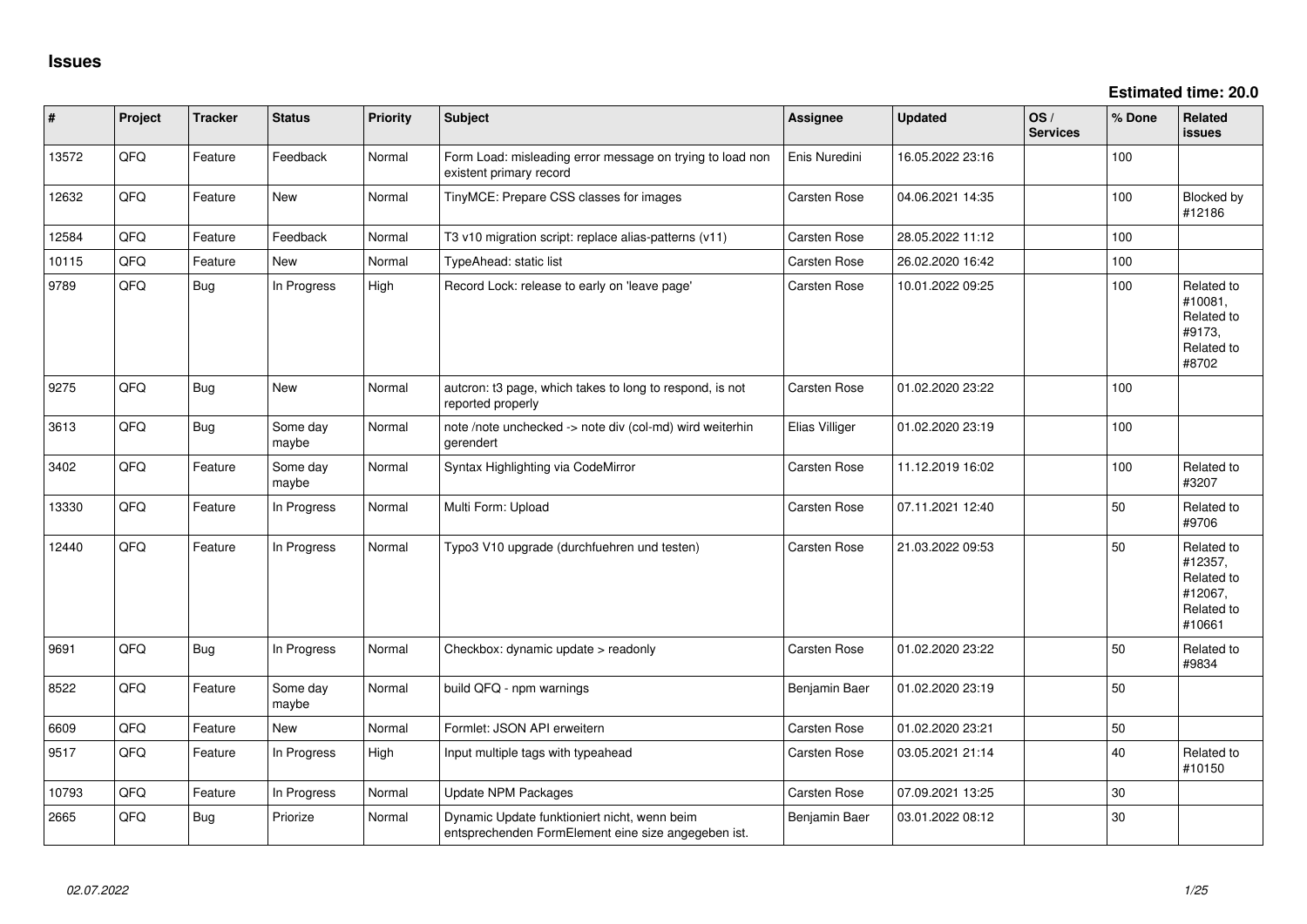| #     | Project | <b>Tracker</b> | <b>Status</b>     | <b>Priority</b> | <b>Subject</b>                                                            | Assignee            | <b>Updated</b>   | OS/<br><b>Services</b> | % Done      | Related<br><b>issues</b>                                                                                                                                              |
|-------|---------|----------------|-------------------|-----------------|---------------------------------------------------------------------------|---------------------|------------------|------------------------|-------------|-----------------------------------------------------------------------------------------------------------------------------------------------------------------------|
| 1623  | QFQ     | Feature        | Some day<br>maybe | Normal          | RealURL                                                                   |                     | 11.12.2019 16:03 |                        | 30          |                                                                                                                                                                       |
| 14455 | QFQ     | Support        | New               | Normal          | TinyMCE: Activate save button after upload picture over<br>drag&drop      | Enis Nuredini       | 01.07.2022 08:37 |                        | $\mathbf 0$ |                                                                                                                                                                       |
| 14395 | QFQ     | Support        | <b>New</b>        | Normal          | FormEditor: Virtual table columns                                         | Enis Nuredini       | 21.06.2022 16:09 |                        | $\mathbf 0$ |                                                                                                                                                                       |
| 14377 | QFQ     | Bug            | <b>New</b>        | Normal          | Documentation > General Tips: white page after migration                  | Enis Nuredini       | 19.06.2022 16:37 |                        | $\mathbf 0$ |                                                                                                                                                                       |
| 14376 | QFQ     | Feature        | <b>New</b>        | Normal          | QFQ Bootstrap: if missing, create stored procedures                       | Enis Nuredini       | 19.06.2022 16:37 |                        | $\pmb{0}$   |                                                                                                                                                                       |
| 14371 | QFQ     | Feature        | Priorize          | Normal          | LDAP via REPORT                                                           | Carsten Rose        | 19.06.2022 16:37 |                        | $\mathbf 0$ |                                                                                                                                                                       |
| 14323 | QFQ     | <b>Bug</b>     | In Progress       | Normal          | Report: render=both single - no impact                                    | <b>Carsten Rose</b> | 19.06.2022 18:31 |                        | $\mathbf 0$ |                                                                                                                                                                       |
| 14322 | QFQ     | <b>Bug</b>     | <b>New</b>        | Normal          | Form Load: by default no scroll (save & close should be<br>visible)       | Enis Nuredini       | 15.06.2022 14:12 |                        | $\mathbf 0$ | Related to<br>#14321,<br>Related to<br>#6232                                                                                                                          |
| 14320 | QFQ     | Feature        | ToDo              | Normal          | Allow specific HTML Tags and Attributes: general, TinyMCE                 | Enis Nuredini       | 17.06.2022 10:44 |                        | $\mathbf 0$ | Related to<br>#12664,<br>Related to<br>#12039,<br>Related to<br>#11702,<br>Related to<br>#7239,<br>Related to<br>#3708,<br>Related to<br>#3646,<br>Related to<br>#880 |
| 14305 | QFQ     | <b>Bug</b>     | <b>New</b>        | Normal          | Inline Report editing does not create history entries                     | Carsten Rose        | 10.06.2022 11:55 |                        | $\mathbf 0$ |                                                                                                                                                                       |
| 14304 | QFQ     | <b>Bug</b>     | <b>New</b>        | Normal          | table sorter view safer does not work                                     | <b>Carsten Rose</b> | 10.06.2022 11:49 |                        | $\mathbf 0$ |                                                                                                                                                                       |
| 14303 | QFQ     | <b>Bug</b>     | ToDo              | Normal          | datetime broken with picker                                               | Enis Nuredini       | 17.06.2022 09:02 |                        | $\mathbf 0$ | Related to<br>#12630                                                                                                                                                  |
| 14290 | QFQ     | Feature        | Priorize          | Normal          | FormEditor: Show Table Definition                                         | <b>Carsten Rose</b> | 19.06.2022 16:37 |                        | $\mathbf 0$ |                                                                                                                                                                       |
| 14283 | QFQ     | Bug            | Priorize          | Normal          | HEIC / HEIF convert doesn't trigger                                       | Carsten Rose        | 19.06.2022 16:37 |                        | $\mathbf 0$ |                                                                                                                                                                       |
| 14245 | QFQ     | Bug            | <b>New</b>        | Normal          | Form Save Btn bleibt disabled wenn Datumsfeld über<br>Datepicker geändert | Enis Nuredini       | 27.05.2022 13:45 |                        | $\mathbf 0$ | Related to<br>#13689                                                                                                                                                  |
| 14233 | QFQ     | Bug            | <b>New</b>        | Normal          | AS _link: question - HTML is not rendered                                 | Carsten Rose        | 28.05.2022 11:02 |                        | $\mathbf 0$ |                                                                                                                                                                       |
| 14227 | QFQ     | Feature        | New               | Normal          | Selenium Konkurrenz: cypress.io                                           | Enis Nuredini       | 28.05.2022 11:02 |                        | $\mathbf 0$ |                                                                                                                                                                       |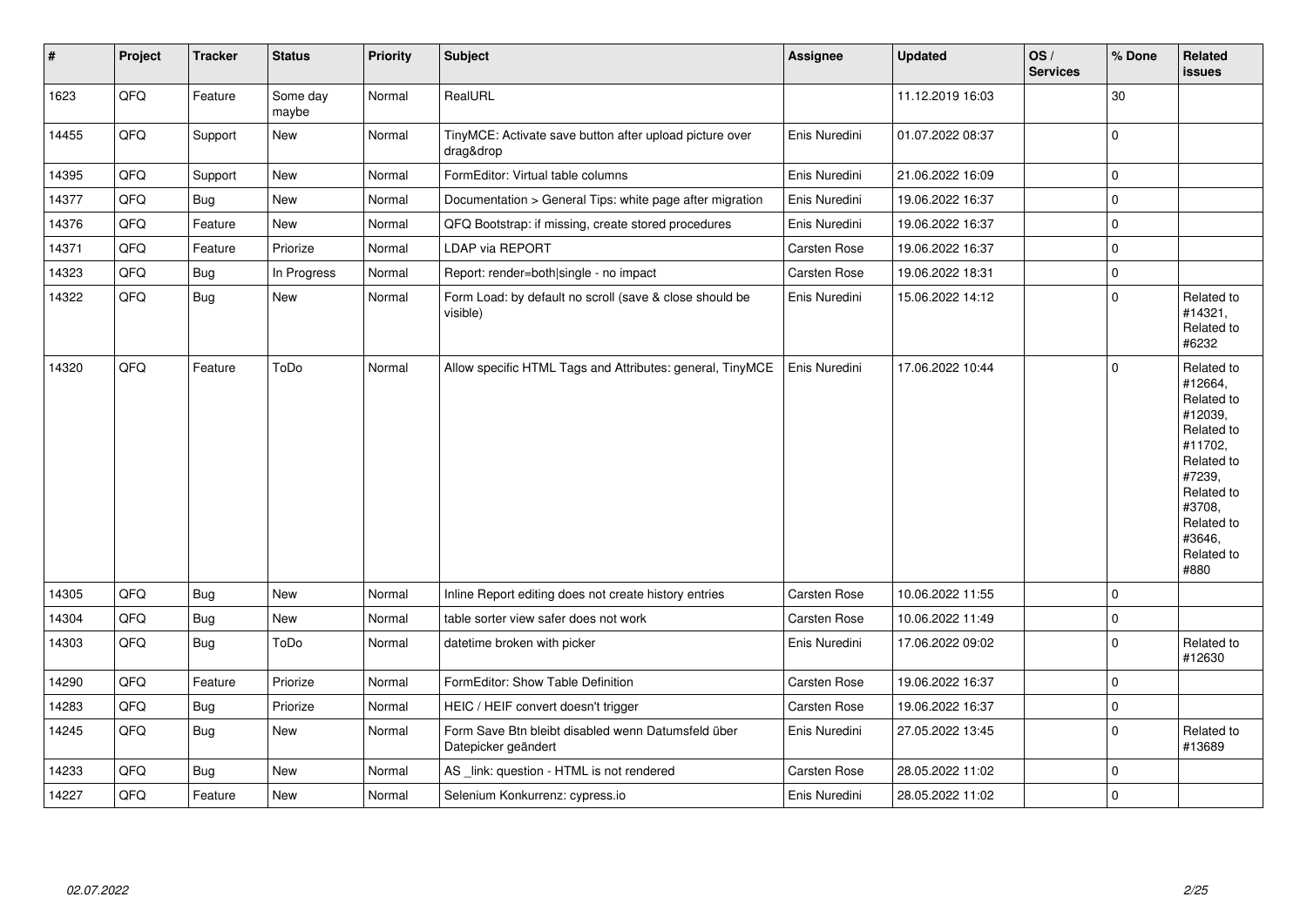| $\vert$ # | Project | <b>Tracker</b> | <b>Status</b>     | <b>Priority</b> | <b>Subject</b>                                                         | <b>Assignee</b>        | <b>Updated</b>   | OS/<br><b>Services</b> | % Done      | Related<br>issues                                                      |
|-----------|---------|----------------|-------------------|-----------------|------------------------------------------------------------------------|------------------------|------------------|------------------------|-------------|------------------------------------------------------------------------|
| 14187     | QFQ     | Feature        | New               | High            | qfq.log: show current URL                                              | Carsten Rose           | 28.05.2022 11:02 |                        | $\Omega$    | Related to<br>#13933,<br>Related to<br>#12532,<br>Related to<br>#11893 |
| 14185     | QFQ     | Feature        | <b>New</b>        | Normal          | External/Autocron.php - better suitable directory                      | Support: System        | 28.05.2022 11:03 |                        | $\Omega$    |                                                                        |
| 14175     | QFQ     | Bug            | In Progress       | Normal          | Opening a form with no QFQ Session cookie fails                        | Carsten Rose           | 03.06.2022 10:40 |                        | $\Omega$    |                                                                        |
| 14091     | QFQ     | <b>Bug</b>     | New               | Normal          | inconsistent template path for twig                                    | Carsten Rose           | 19.04.2022 18:36 |                        | $\mathbf 0$ |                                                                        |
| 14090     | QFQ     | Feature        | New               | Normal          | Nützliche _script funktionen                                           | <b>Carsten Rose</b>    | 28.05.2022 11:03 |                        | $\mathbf 0$ |                                                                        |
| 14077     | QFQ     | Bug            | <b>New</b>        | Normal          | As _link: Attribute 'class' missing by r:1 and r:3 - but should<br>set | Carsten Rose           | 28.05.2022 11:02 |                        | $\Omega$    | Related to<br>#5342,<br>Related to<br>#4343                            |
| 14028     | QFQ     | Feature        | <b>New</b>        | Normal          | Required notification: visual nicer                                    | Enis Nuredini          | 28.05.2022 11:01 |                        | $\mathbf 0$ |                                                                        |
| 13945     | QFQ     | Feature        | New               | Normal          | As _link: content before/after link                                    | Enis Nuredini          | 28.05.2022 11:01 |                        | $\mathbf 0$ | Related to<br>#12262                                                   |
| 13943     | QFQ     | Bug            | Priorize          | Normal          | unable to find formgroup                                               | Enis Nuredini          | 28.05.2022 11:03 |                        | $\mathbf 0$ |                                                                        |
| 13900     | QFQ     | Feature        | Priorize          | Normal          | Selenium: Check das Cookie/PDF funktioniert                            | Enis Nuredini          | 25.03.2022 12:45 |                        | $\mathbf 0$ |                                                                        |
| 13899     | QFQ     | <b>Bug</b>     | ToDo              | Normal          | Selenium: zum laufen bringen                                           | Enis Nuredini          | 25.03.2022 10:24 |                        | $\mathbf 0$ |                                                                        |
| 13843     | QFQ     | Feature        | New               | Normal          | Create JWT via QFQ                                                     | Carsten Rose           | 19.03.2022 17:42 |                        | 0           |                                                                        |
| 13841     | QFQ     | Feature        | <b>New</b>        | Normal          | Create PDF via iText - evaluate                                        | Carsten Rose           | 19.03.2022 17:42 |                        | $\Omega$    |                                                                        |
| 13767     | QFQ     | Bug            | Feedback          | Normal          | date/time-picker: required shows up/down button orange                 | Enis Nuredini          | 16.05.2022 23:16 |                        | $\Omega$    |                                                                        |
| 13757     | QFQ     | Feature        | New               | High            | QR / Bar-Code Plugin                                                   | Enis Nuredini          | 19.03.2022 17:43 |                        | 0           |                                                                        |
| 13716     | QFQ     | <b>Bug</b>     | New               | High            | Firefox ask to store username/password                                 | Enis Nuredini          | 30.05.2022 09:31 |                        | $\mathbf 0$ | Related to<br>#13827                                                   |
| 13706     | QFQ     | Bug            | <b>New</b>        | Normal          | Wrong CheckType in FieldElement LastStatus of Form Cron                | Carsten Rose           | 21.01.2022 18:20 |                        | $\Omega$    |                                                                        |
| 13700     | QFQ     | Feature        | <b>New</b>        | Normal          | Redesign qfq.io Seite                                                  | Carsten Rose           | 19.03.2022 17:43 |                        | $\mathbf 0$ |                                                                        |
| 13689     | QFQ     | <b>Bug</b>     | <b>New</b>        | Normal          | Enter auf Eingabefeld mit ungültigem Wert führt zu blurry<br>Seite     | Enis Nuredini          | 28.05.2022 10:53 |                        | $\mathbf 0$ | Related to<br>#14245, Has<br>duplicate<br>#11891                       |
| 13659     | QFQ     | <b>Bug</b>     | New               | Normal          | wrong sanitize class applied to R-store                                | Carsten Rose           | 15.01.2022 14:23 |                        | 0           |                                                                        |
| 13647     | QFQ     | <b>Bug</b>     | New               | Normal          | Autofocus funktioniert nicht auf Chrome                                | Benjamin Baer          | 19.03.2022 17:44 |                        | 0           |                                                                        |
| 13609     | QFQ     | Feature        | New               | Normal          | QFQ Introduction: Seite aufloesen                                      | Philipp<br>Gröbelbauer | 28.05.2022 11:02 |                        | 0           |                                                                        |
| 13608     | QFQ     | Feature        | Some day<br>maybe | Normal          | Automatic Browser Language Redirect                                    | Enis Nuredini          | 17.06.2022 08:35 |                        | 0           |                                                                        |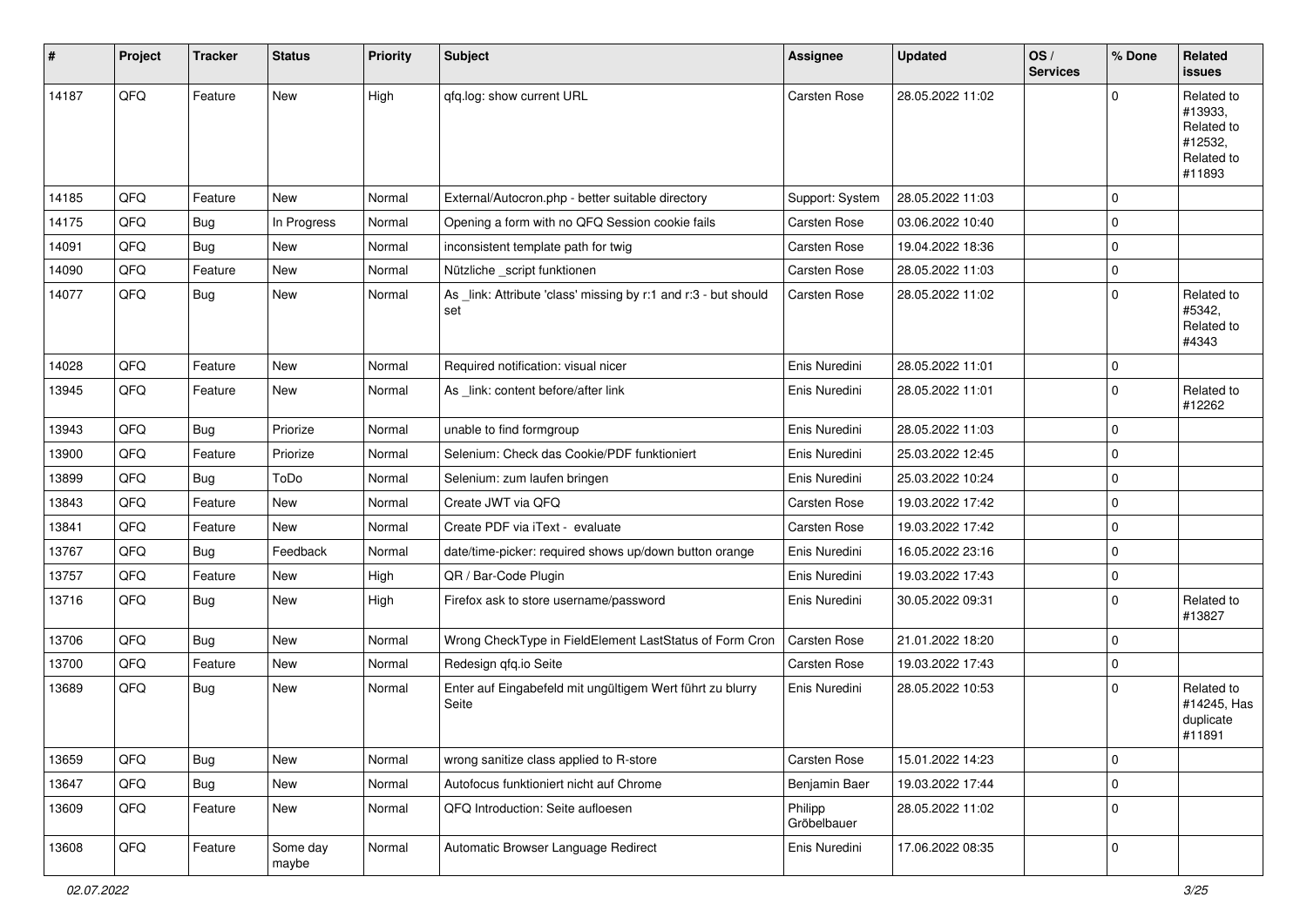| $\vert$ # | Project | <b>Tracker</b> | <b>Status</b>              | <b>Priority</b> | <b>Subject</b>                                                                           | Assignee            | <b>Updated</b>   | OS/<br><b>Services</b> | % Done   | Related<br>issues                                                      |
|-----------|---------|----------------|----------------------------|-----------------|------------------------------------------------------------------------------------------|---------------------|------------------|------------------------|----------|------------------------------------------------------------------------|
| 13592     | QFQ     | Bug            | <b>New</b>                 | Normal          | QFQ Build Queue: das vergeben von Tags klappt nicht. Es<br>werden keine Releases gebaut. | Carsten Rose        | 19.03.2022 17:45 |                        | $\Omega$ |                                                                        |
| 13566     | QFQ     | Feature        | Ready to sync<br>(develop) | Normal          | Delete config-example.gfg.php file                                                       | <b>Carsten Rose</b> | 23.12.2021 09:25 |                        | $\Omega$ |                                                                        |
| 13528     | QFQ     | Bug            | <b>New</b>                 | Normal          | gfg.io > releases: es wird kein neues Release angelegt                                   | Benjamin Baer       | 19.03.2022 17:46 |                        | 0        |                                                                        |
| 13467     | QFQ     | Feature        | <b>New</b>                 | Normal          | ChangeLog Generator                                                                      | <b>Carsten Rose</b> | 19.03.2022 17:46 |                        | $\Omega$ | Related to<br>#11460                                                   |
| 13460     | QFQ     | Bug            | <b>New</b>                 | Normal          | Doc: Password set/reset  password should not processed<br>with 'html encode'             | Carsten Rose        | 19.03.2022 17:46 |                        | 0        |                                                                        |
| 13451     | QFQ     | Bug            | <b>New</b>                 | Normal          | Character Counter / Max Character: Problem in Safari                                     | Carsten Rose        | 15.04.2022 17:18 |                        | 0        |                                                                        |
| 13354     | QFQ     | Feature        | <b>New</b>                 | Normal          | Using Websocket in QFQ                                                                   | <b>Carsten Rose</b> | 10.11.2021 15:47 |                        | $\Omega$ |                                                                        |
| 13332     | QFQ     | <b>Bug</b>     | <b>New</b>                 | Normal          | Multi Form: Required Felder werden visuell nicht markiert.                               | Carsten Rose        | 19.03.2022 17:47 |                        | $\Omega$ |                                                                        |
| 13331     | QFQ     | Bug            | <b>New</b>                 | Normal          | Multi Form: Clear Icon misplaced                                                         | <b>Carsten Rose</b> | 19.03.2022 17:47 |                        | $\Omega$ |                                                                        |
| 12989     | QFQ     | Bug            | <b>New</b>                 | Normal          | empty string does not trigger dynamic update                                             | Enis Nuredini       | 28.05.2022 11:09 |                        | 0        |                                                                        |
| 12974     | QFQ     | Bug            | <b>New</b>                 | High            | Sanitize Queries in Action-Elements                                                      | <b>Carsten Rose</b> | 07.12.2021 17:19 |                        | $\Omega$ |                                                                        |
| 12716     | QFQ     | Bug            | New                        | Normal          | template group: Pattern only applied to first instance                                   | Carsten Rose        | 19.03.2022 17:47 |                        | $\Omega$ |                                                                        |
| 12714     | QFQ     | Bug            | <b>New</b>                 | Normal          | Conversion of GIF to PDF broken when GIF contains Alpha.                                 | <b>Carsten Rose</b> | 19.03.2022 17:49 |                        | 0        |                                                                        |
| 12702     | QFQ     | <b>Bug</b>     | <b>New</b>                 | High            | templateGroup: broken in multiDb Setup                                                   | <b>Carsten Rose</b> | 14.12.2021 16:02 |                        | $\Omega$ |                                                                        |
| 12679     | QFQ     | Feature        | <b>New</b>                 | Normal          | tablesorter: custom column width                                                         | <b>Carsten Rose</b> | 16.06.2021 11:10 |                        | 0        |                                                                        |
| 12670     | QFQ     | Bug            | <b>New</b>                 | High            | Dropdown-Menu classes können nicht mehr angegeben<br>werden                              | <b>Carsten Rose</b> | 07.12.2021 17:19 |                        | $\Omega$ |                                                                        |
| 12664     | QFQ     | Feature        | <b>New</b>                 | Normal          | TinyMCE: report/remove malicous HTML/JS Code                                             | Carsten Rose        | 19.03.2022 17:47 |                        | $\Omega$ | Related to<br>#14320                                                   |
| 12630     | QFQ     | Feature        | In Progress                | Normal          | Input: date[time]: min / max values                                                      | Enis Nuredini       | 20.06.2022 18:31 |                        | $\Omega$ | Related to<br>#10096.<br>Related to<br>#14302.<br>Related to<br>#14303 |
| 12611     | QFQ     | Feature        | Some day<br>maybe          | Normal          | Refactoring: Bootstrap with Lazy Loading                                                 | <b>Carsten Rose</b> | 08.06.2022 10:37 |                        | $\Omega$ | Related to<br>#12490,<br>Related to<br>#10013,<br>Related to<br>#7732  |
| 12603     | QFQ     | Feature        | New                        | Normal          | Dropdown (Select), Radio, checkbox:<br>itemListAlways={{!SELECT key, value}}             | <b>Carsten Rose</b> | 19.03.2022 17:47 |                        | $\Omega$ |                                                                        |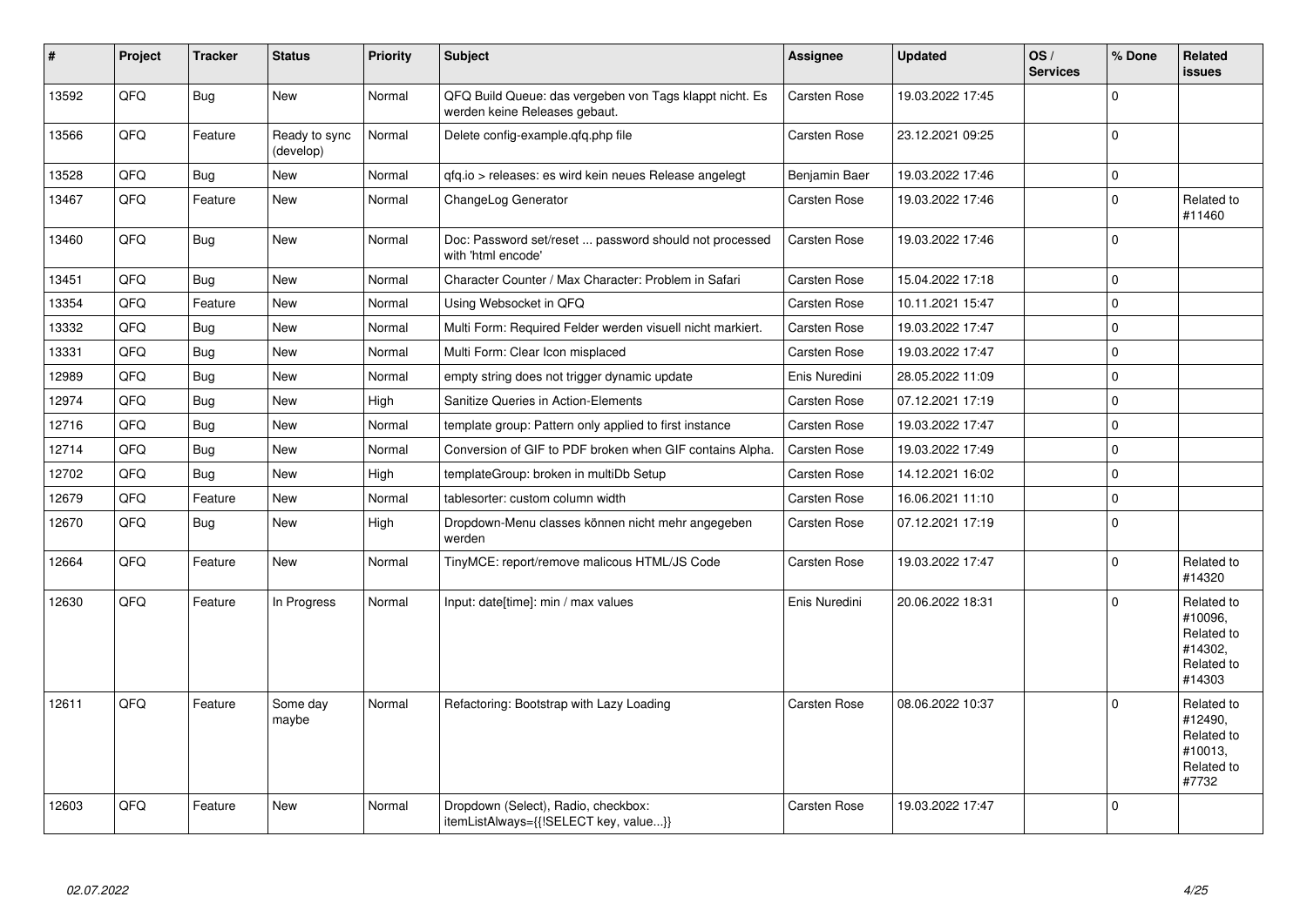| #     | Project | <b>Tracker</b> | <b>Status</b> | <b>Priority</b> | <b>Subject</b>                                                                                                                                      | <b>Assignee</b>     | <b>Updated</b>   | OS/<br><b>Services</b> | % Done      | Related<br>issues                                                     |
|-------|---------|----------------|---------------|-----------------|-----------------------------------------------------------------------------------------------------------------------------------------------------|---------------------|------------------|------------------------|-------------|-----------------------------------------------------------------------|
| 12581 | QFQ     | Bug            | <b>New</b>    | Normal          | Form.forward=close: Record 'new' in new browser tab ><br>save (& close) >> Form is not reloaded with new created<br>record id and stays in mode=new | <b>Carsten Rose</b> | 19.03.2022 17:48 |                        | $\Omega$    |                                                                       |
| 12556 | QFQ     | Feature        | <b>New</b>    | Normal          | Pills Title: colored = static or dynamic on allrequiredgiven                                                                                        | Benjamin Baer       | 19.03.2022 17:49 |                        | $\mathbf 0$ |                                                                       |
| 12546 | QFQ     | Bug            | Feedback      | Normal          | Branch 'Development' - Unit Tests mit dirty workaround<br>angepasst                                                                                 | <b>Carsten Rose</b> | 19.03.2022 17:48 |                        | $\Omega$    |                                                                       |
| 12545 | QFQ     | Bug            | <b>New</b>    | Urgent          | sql.log not created / updated                                                                                                                       | Carsten Rose        | 14.12.2021 16:02 |                        | $\mathbf 0$ |                                                                       |
| 12544 | QFQ     | Feature        | <b>New</b>    | High            | a) ' AS _link' new also as ' AS _format', b) sortierung via<br>'display: none;', c) '_format' benoeitgt nicht zwingend<br>u/U/p/m/z/d               | Carsten Rose        | 14.12.2021 16:03 |                        | $\Omega$    |                                                                       |
| 12532 | QFQ     | Feature        | <b>New</b>    | High            | SIP-Parameter bei Seitenaufruf in Browser-Console<br>anzeigen                                                                                       | Carsten Rose        | 07.12.2021 17:19 |                        | $\Omega$    | Related to<br>#11893.<br>Related to<br>#14187                         |
| 12520 | QFQ     | Bug            | New           | Normal          | Switch FE User: still active even FE User session expired                                                                                           | <b>Carsten Rose</b> | 19.03.2022 17:48 |                        | $\mathbf 0$ |                                                                       |
| 12513 | QFQ     | Bug            | <b>New</b>    | High            | Implement server side check of maxlength                                                                                                            | Carsten Rose        | 07.12.2021 17:19 |                        | $\Omega$    |                                                                       |
| 12512 | QFQ     | <b>Bug</b>     | New           | Normal          | Some MySQL Installation can't use 'stored procedures'                                                                                               | Carsten Rose        | 19.03.2022 17:48 |                        | $\Omega$    |                                                                       |
| 12508 | QFQ     | <b>Bug</b>     | In Progress   | High            | qfq Form: sendMail                                                                                                                                  | Karin Niffeler      | 19.03.2022 17:48 |                        | $\mathbf 0$ |                                                                       |
| 12504 | QFQ     | Feature        | Priorize      | Normal          | sql.log: report fe.id                                                                                                                               | <b>Carsten Rose</b> | 05.05.2021 22:09 |                        | $\mathbf 0$ |                                                                       |
| 12503 | QFQ     | Feature        | Priorize      | Normal          | Detect dangerous UPDATE statement with missing WHERE                                                                                                | <b>Carsten Rose</b> | 05.05.2021 22:09 |                        | $\mathbf 0$ |                                                                       |
| 12490 | QFQ     | Feature        | New           | Normal          | Loading Plugins in QFQ - see what tinymce does. (lazy<br>loading)                                                                                   | Benjamin Baer       | 08.06.2022 10:37 |                        | $\Omega$    | Related to<br>#12611,<br>Related to<br>#10013,<br>Related to<br>#7732 |
| 12480 | QFQ     | Feature        | <b>New</b>    | Normal          | If QFQ upgrade is running, block further request                                                                                                    | <b>Carsten Rose</b> | 03.05.2021 20:45 |                        | $\mathbf 0$ |                                                                       |
| 12477 | QFQ     | Feature        | New           | Normal          | Support for refactoring: Form, FormElement, diverse<br>Tabellen/Spalten, tt-content Records                                                         | Carsten Rose        | 03.05.2021 20:45 |                        | $\Omega$    |                                                                       |
| 12476 | QFQ     | Feature        | <b>New</b>    | Normal          | clearMe: a) should trigger 'dirty', b) sticky on textarea resize                                                                                    | Benjamin Baer       | 04.01.2022 08:40 |                        | $\Omega$    | Related to<br>#9528                                                   |
| 12474 | QFQ     | Feature        | <b>New</b>    | Normal          | Check BaseConfigURL if it is given and the the last char is '/'                                                                                     | <b>Carsten Rose</b> | 03.05.2021 20:45 |                        | $\Omega$    |                                                                       |
| 12468 | QFQ     | Bug            | New           | Urgent          | Form: update Form.title after save                                                                                                                  | <b>Carsten Rose</b> | 03.05.2021 21:12 |                        | $\mathbf 0$ |                                                                       |
| 12465 | QFQ     | Feature        | <b>New</b>    | Normal          | QFQ Function: use in FE to fill StoreRecord                                                                                                         | <b>Carsten Rose</b> | 05.05.2021 21:58 |                        | $\mathbf 0$ |                                                                       |
| 12463 | QFQ     | Bug            | ToDo          | High            | QFQ Function: 'function' and 'sql' on same level - output of<br>sql is shown two times.                                                             | <b>Carsten Rose</b> | 15.12.2021 16:31 |                        | $\mathbf 0$ |                                                                       |
| 12452 | QFQ     | Feature        | Priorize      | Normal          | BaseURL: alsways with '/' at the end                                                                                                                | Carsten Rose        | 19.06.2022 13:45 |                        | $\mathbf 0$ | Related to<br>#10782                                                  |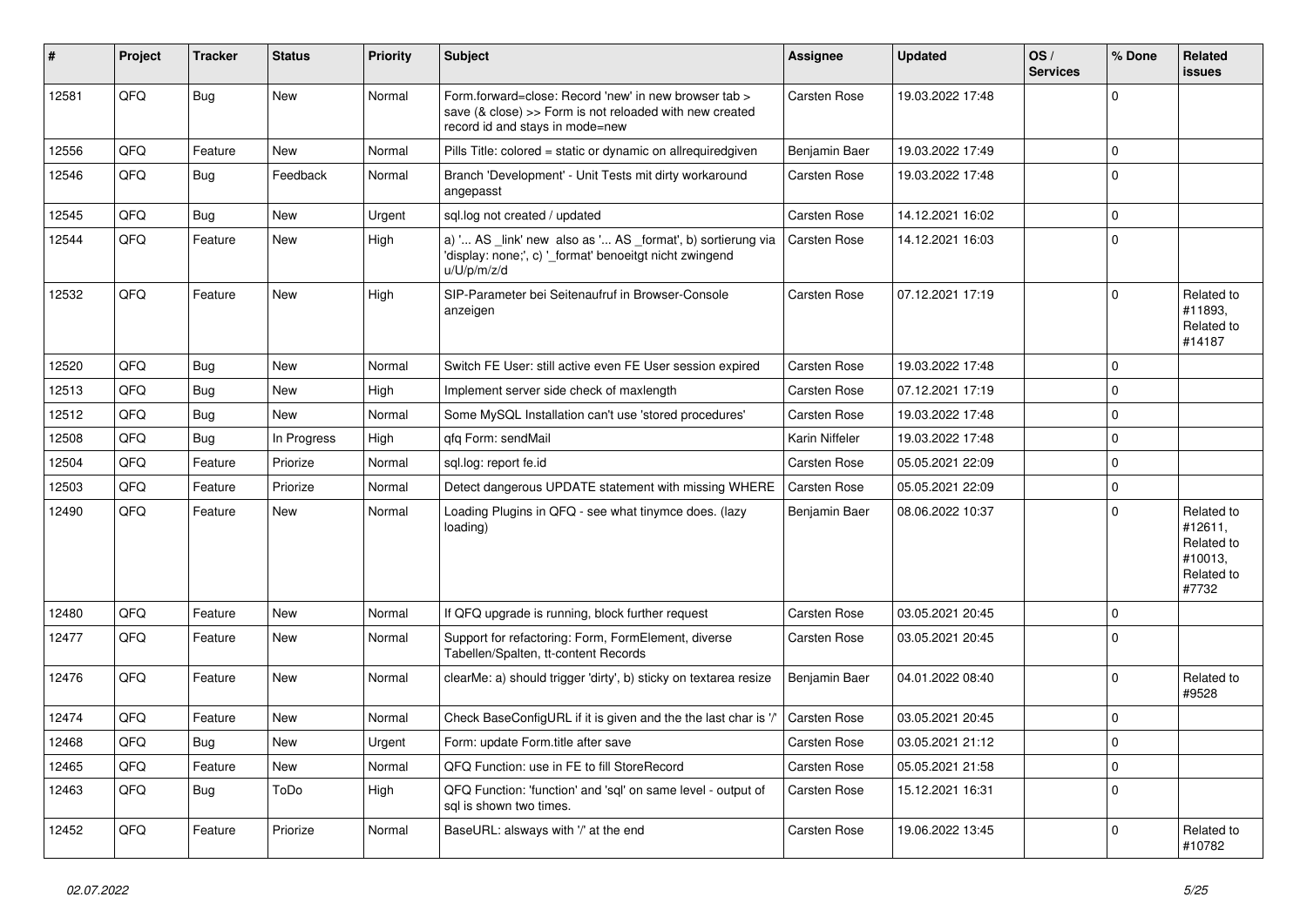| #     | Project | <b>Tracker</b> | <b>Status</b>     | <b>Priority</b> | <b>Subject</b>                                                                                                 | <b>Assignee</b>     | <b>Updated</b>   | OS/<br><b>Services</b> | % Done      | Related<br><b>issues</b>                                                    |
|-------|---------|----------------|-------------------|-----------------|----------------------------------------------------------------------------------------------------------------|---------------------|------------------|------------------------|-------------|-----------------------------------------------------------------------------|
| 12439 | QFQ     | Feature        | In Progress       | Normal          | TinyMCE Paste from Word & Character Count/Limit                                                                | Carsten Rose        | 05.05.2021 22:15 |                        | 0           |                                                                             |
| 12413 | QFQ     | Feature        | New               | Normal          | STORE_TYPO3: enhance for {{be_users.email:T}},<br>{{fe users.email:T}}                                         | Carsten Rose        | 03.05.2021 20:45 |                        | $\Omega$    | Related to<br>#12412,<br>Related to<br>#10012                               |
| 12412 | QFQ     | Feature        | New               | Normal          | Action/Escape qualifier 'e' (empty), '0': if given, an empty<br>string (or '0') will be treated as 'not found' | Carsten Rose        | 08.05.2021 09:40 |                        | $\Omega$    | Related to<br>#12413,<br>Related to<br>#10012                               |
| 12400 | QFQ     | Feature        | New               | Normal          | Tutorial ist in QFQ Doku, Wird in der Suche gefunden, es<br>gibt aber kein Menupunkt - Inhalt ueberpruefen     | Carsten Rose        | 03.05.2021 20:45 |                        | 0           |                                                                             |
| 12395 | QFQ     | Bug            | ToDo              | High            | QFQ Function: Result two times shown                                                                           | Carsten Rose        | 18.02.2022 08:59 |                        | 0           |                                                                             |
| 12337 | QFQ     | Feature        | Some day<br>maybe | Normal          | Database.php: better caching                                                                                   | Carsten Rose        | 16.09.2021 15:10 |                        | $\mathbf 0$ |                                                                             |
| 12330 | QFQ     | Feature        | <b>New</b>        | Normal          | Copy to input field / text area / TinyMCE                                                                      | Carsten Rose        | 07.04.2021 09:01 |                        | 0           |                                                                             |
| 12327 | QFQ     | <b>Bug</b>     | New               | Normal          | Copy to clipboard: Glyphicon can not be changed                                                                | Carsten Rose        | 27.12.2021 17:59 |                        | 0           |                                                                             |
| 12325 | QFQ     | Bug            | Priorize          | Normal          | MultiDB form.dblndex not working for report syntax                                                             | Carsten Rose        | 07.09.2021 13:37 |                        | $\Omega$    | Related to<br>#12145,<br>Related to<br>#12314                               |
| 12315 | QFQ     | Feature        | Some day<br>maybe | Normal          | Form History (Diffs) / Backups                                                                                 | Carsten Rose        | 16.09.2021 15:10 |                        | 0           |                                                                             |
| 12269 | QFQ     | Feature        | <b>New</b>        | Normal          | 2FA - Login                                                                                                    | Carsten Rose        | 03.05.2021 20:45 |                        | 0           |                                                                             |
| 12262 | QFQ     | Feature        | ToDo              | Normal          | Form buttons on top: more customable                                                                           | Enis Nuredini       | 17.06.2022 10:44 |                        | $\Omega$    | Related to<br>#13945, Has<br>duplicate<br>#4046, Has<br>duplicate<br>#10080 |
| 12187 | QFQ     | <b>Bug</b>     | New               | Normal          | Trigger FormAsFile() via Report: probably problem with multi<br>DB setup                                       | Carsten Rose        | 20.03.2021 21:20 |                        | $\mathbf 0$ |                                                                             |
| 12186 | QFQ     | Feature        | New               | High            | TinyMCE Config für Objekte                                                                                     | Carsten Rose        | 07.12.2021 17:19 |                        | $\Omega$    | <b>Blocks</b><br>#12632                                                     |
| 12163 | QFQ     | Feature        | New               | Normal          | Checkbox: table wrap                                                                                           | <b>Carsten Rose</b> | 03.05.2021 20:51 |                        | $\mathbf 0$ |                                                                             |
| 12162 | QFQ     | Feature        | New               | Normal          | FE.type=sendmail: personalized mailing (several mails) via<br>template                                         | Carsten Rose        | 03.05.2021 20:45 |                        | 0           |                                                                             |
| 12156 | QFQ     | Feature        | New               | Normal          | Form: Optional disable 'leave page'                                                                            |                     | 03.05.2021 20:45 |                        | 0           |                                                                             |
| 12146 | QFQ     | Feature        | New               | Normal          | Autocron Job: Anzeigen wann der naechste Job ausgefuehrt<br>wird, resp das er nicht ausgefuehrt wird           | <b>Carsten Rose</b> | 15.03.2021 15:23 |                        | 0           |                                                                             |
| 12135 | QFG     | Feature        | New               | Normal          | Subrecord: Notiz                                                                                               |                     | 24.04.2021 16:58 |                        | $\pmb{0}$   |                                                                             |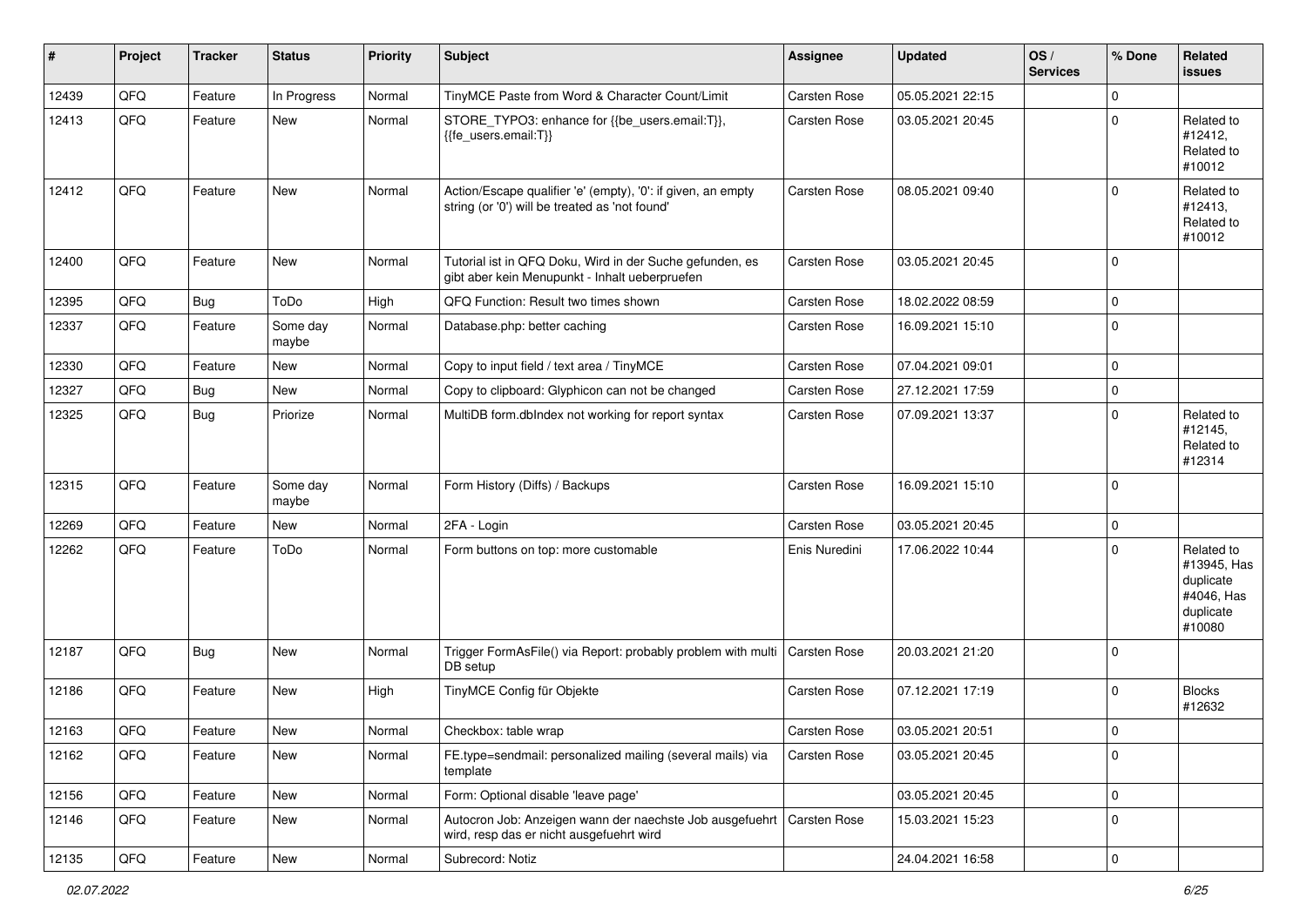| #     | Project | <b>Tracker</b> | <b>Status</b> | Priority | <b>Subject</b>                                                                                       | <b>Assignee</b>                                        | <b>Updated</b>   | OS/<br><b>Services</b> | % Done       | <b>Related</b><br><b>issues</b>               |                      |
|-------|---------|----------------|---------------|----------|------------------------------------------------------------------------------------------------------|--------------------------------------------------------|------------------|------------------------|--------------|-----------------------------------------------|----------------------|
| 12133 | QFQ     | Bug            | <b>New</b>    | Normal   | NPM, phpSpreadSheet aktualisieren                                                                    | Carsten Rose                                           | 15.03.2021 09:04 |                        | $\Omega$     |                                               |                      |
| 12119 | QFQ     | Feature        | <b>New</b>    | Normal   | AS paged: error message missing if there ist no 'r' argument.                                        | Carsten Rose                                           | 03.05.2021 20:51 |                        | $\mathbf 0$  |                                               |                      |
| 12109 | QFQ     | Feature        | <b>New</b>    | Normal   | Donwload Link: Plain, SIP, Persistent Link, Peristent SIP -<br>new notation                          | <b>Carsten Rose</b>                                    | 03.05.2021 20:45 |                        | $\Omega$     | Related to<br>#12085                          |                      |
| 12066 | QFQ     | Bug            | <b>New</b>    | High     | enterAsSubmit: Forward wird nicht ausgeführt                                                         | Enis Nuredini                                          | 29.05.2022 09:23 |                        | $\mathbf 0$  |                                               |                      |
| 12045 | QFQ     | Bug            | <b>New</b>    | Normal   | templateGroup afterSave FE: Aufruf ohne<br>sglHonorFormElements funktioniert nicht                   | Carsten Rose                                           | 18.02.2021 16:33 |                        | $\Omega$     |                                               |                      |
| 12040 | QFQ     | Bug            | <b>New</b>    | Normal   | FE Mode 'hidden' für zwei FEs auf einer Zeile                                                        | Carsten Rose                                           | 18.02.2021 10:13 |                        | $\mathbf 0$  |                                               |                      |
| 12039 | QFQ     | Feature        | <b>New</b>    | Normal   | Missing htmlSpecialChar() in pre processing on form submit                                           |                                                        | 18.02.2021 00:09 |                        | $\mathbf 0$  | Related to<br>#14320                          |                      |
| 12038 | QFQ     | Feature        | <b>New</b>    | Normal   | a) STORE_VAR: filenameOnlyStripUniq, b) SP:<br>QSTRIPUNIQ()                                          |                                                        | 17.02.2021 23:55 |                        | $\Omega$     |                                               |                      |
| 12024 | QFQ     | Feature        | <b>New</b>    | Normal   | Excel Export: text columns by default decode<br>htmlspeciachar()                                     | Carsten Rose                                           | 17.02.2021 23:55 |                        | $\Omega$     | Related to<br>#12022                          |                      |
| 12023 | QFQ     | Feature        | New           | Normal   | MySQL Stored Precdure: QDECODESPECIALCHAR()                                                          | Carsten Rose                                           | 16.02.2021 11:16 |                        | $\mathbf{0}$ | Related to<br>#12022                          |                      |
| 11980 | QFQ     | Feature        | In Progress   | Normal   | protected verzeichnis MUSS geschützt werden                                                          | Carsten Rose                                           | 07.09.2021 13:30 |                        | $\mathbf 0$  |                                               |                      |
| 11955 | QFQ     | Feature        | <b>New</b>    | Normal   | subrecord: new title option to set <th> attributes - e.g. to<br/>customize tablesorter options.</th> | attributes - e.g. to<br>customize tablesorter options. | Carsten Rose     | 03.05.2021 20:47       |              | $\Omega$                                      | Related to<br>#11775 |
| 11893 | QFQ     | Feature        | <b>New</b>    | High     | Broken SIP: a) only report one time, b) only report in main<br>column                                | Carsten Rose                                           | 12.05.2021 12:13 |                        | $\Omega$     | Related to<br>#12532,<br>Related to<br>#14187 |                      |
| 11892 | QFQ     | Feature        | <b>New</b>    | Normal   | tablesorter: columns with links are hard to order - new<br>qualifier 'Y: <ord>'</ord>                | Enis Nuredini                                          | 23.03.2022 09:22 |                        | $\Omega$     |                                               |                      |
| 11850 | QFQ     | Feature        | New           | Urgent   | Wizard Form: basierend auf einer Tabelle eine Form<br>anlegen.                                       |                                                        | 03.05.2021 21:12 |                        | $\mathbf 0$  | Blocked by<br>#8082                           |                      |
| 11775 | QFQ     | Feature        | New           | Normal   | Subrecord Tooltip pro Feld                                                                           | Carsten Rose                                           | 18.12.2020 15:22 |                        | $\Omega$     | Related to<br>#11955                          |                      |
| 11752 | QFQ     | Bug            | <b>New</b>    | Normal   | checkbox renders multiple input elements with same name                                              | Carsten Rose                                           | 17.12.2020 14:58 |                        | $\Omega$     | Related to<br>#11750                          |                      |
| 11747 | QFQ     | Feature        | <b>New</b>    | Normal   | Maintenance Page with Redirect                                                                       | Carsten Rose                                           | 03.05.2021 20:47 |                        | $\Omega$     | Related to<br>#11741                          |                      |
| 11716 | QFQ     | Feature        | <b>New</b>    | Normal   | Form an beliebiger Stelle im Report anzeigen                                                         |                                                        | 09.12.2020 09:47 |                        | $\mathbf 0$  |                                               |                      |
| 11715 | QFQ     | Bug            | <b>New</b>    | Normal   | acceptZeroAsRequired and requiredOffButMark do not<br>coincide                                       |                                                        | 08.12.2020 12:13 |                        | $\mathbf 0$  |                                               |                      |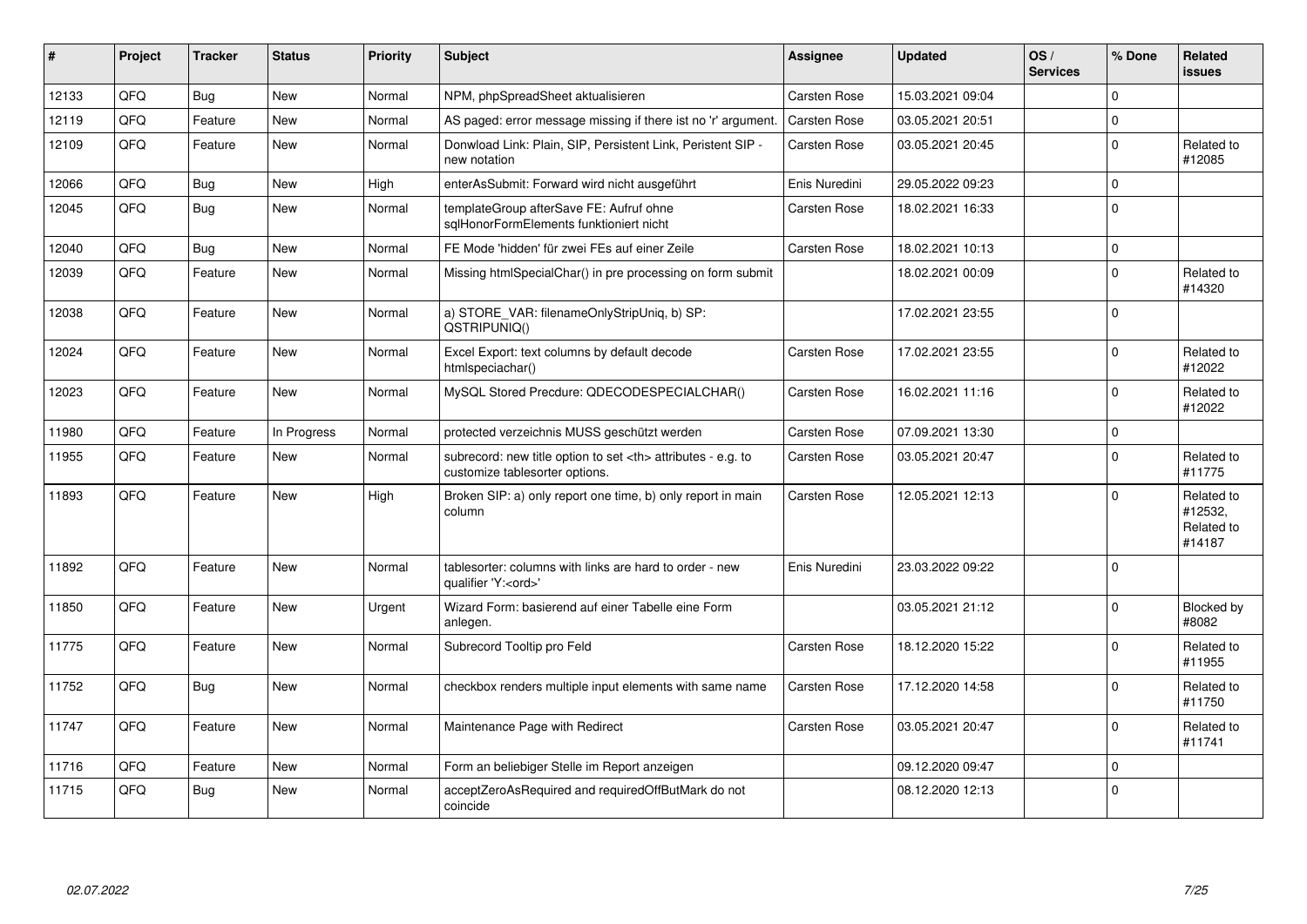| #     | Project | <b>Tracker</b> | <b>Status</b>     | <b>Priority</b> | <b>Subject</b>                                                                      | Assignee            | <b>Updated</b>   | OS/<br><b>Services</b> | % Done      | Related<br>issues                                                                                                              |
|-------|---------|----------------|-------------------|-----------------|-------------------------------------------------------------------------------------|---------------------|------------------|------------------------|-------------|--------------------------------------------------------------------------------------------------------------------------------|
| 11702 | QFQ     | Feature        | New               | Normal          | HTML Special Char makes no sense for 'allbut' if '&' is<br>forbidden                | Carsten Rose        | 07.12.2021 16:35 |                        | $\mathbf 0$ | Related to<br>#5112,<br>Related to<br>#14320                                                                                   |
| 11695 | QFQ     | Bug            | New               | Normal          | MultiForm required FE Error                                                         | Carsten Rose        | 04.12.2020 13:34 |                        | 0           |                                                                                                                                |
| 11668 | QFQ     | Bug            | New               | Normal          | Play function.sql - problem with mysql                                              | Carsten Rose        | 03.05.2021 20:48 |                        | $\mathbf 0$ |                                                                                                                                |
| 11667 | QFQ     | Bug            | New               | Normal          | MySQL mariadb-server-10.3: Incorrect datetime value                                 | Carsten Rose        | 03.05.2021 20:48 |                        | 0           |                                                                                                                                |
| 11630 | QFQ     | Bug            | Feedback          | High            | Bitte check ob CALL() in 20.11.0 noch so funktioniert wie in<br>20.4.1              | Enis Nuredini       | 28.05.2022 13:45 |                        | 0           | Related to<br>#11325                                                                                                           |
| 11535 | QFQ     | Feature        | New               | Normal          | Ability to create SQL columns in frontend QFQ forms                                 |                     | 17.11.2020 12:11 |                        | 0           |                                                                                                                                |
| 11534 | QFQ     | Feature        | New               | Normal          | Report: Action on selected rows - Table batchprocessing<br>feature                  |                     | 18.11.2020 08:15 |                        | 0           |                                                                                                                                |
| 11523 | QFQ     | Feature        | New               | Normal          | Mit dynamic Update erkennen, ob Upload gemacht wurde                                | Carsten Rose        | 13.11.2020 15:07 |                        | 0           | Related to<br>#9533                                                                                                            |
| 11522 | QFQ     | Bug            | New               | Normal          | Aus/Einblenden von Reitern                                                          |                     | 13.11.2020 14:58 |                        | 0           |                                                                                                                                |
| 11517 | QFQ     | <b>Bug</b>     | In Progress       | Normal          | extraButtonInfo Broken for multiple FormElements                                    | Carsten Rose        | 12.05.2022 13:12 |                        | $\mathbf 0$ | Related to<br>#7890,<br>Related to<br>#3811, Has<br>duplicate<br>#10905, Has<br>duplicate<br>#10553, Has<br>duplicate<br>#6779 |
| 11516 | QFQ     | Feature        | <b>New</b>        | Normal          | Multi Page Form (Previous/Next Buttons)                                             | Carsten Rose        | 16.03.2021 17:52 |                        | $\mathbf 0$ |                                                                                                                                |
| 11504 | QFQ     | Feature        | New               | Normal          | Dynamic Update: Button text update for 'Save',' Close' &<br>'Delete'                | Carsten Rose        | 12.11.2020 23:44 |                        | 0           |                                                                                                                                |
| 11460 | QFQ     | Feature        | New               | Normal          | Easier creation of changelog: gitchangelog                                          | Carsten Rose        | 12.06.2021 10:20 |                        | 0           | Related to<br>#13467                                                                                                           |
| 11347 | QFQ     | <b>Bug</b>     | Feedback          | Normal          | If Bedingungen funktionieren nicht korrekt                                          | Christoph Fuchs     | 21.03.2021 20:37 |                        | 0           |                                                                                                                                |
| 11323 | QFQ     | Feature        | Some day<br>maybe | Normal          | Report Frontend Editor Modal + Codemirror                                           | Carsten Rose        | 16.09.2021 15:10 |                        | $\mathbf 0$ | Related to<br>#11036                                                                                                           |
| 11322 | QFG     | Feature        | Some day<br>maybe | Normal          | Form Element JSON - (multiline parameter field)                                     | Carsten Rose        | 16.09.2021 15:10 |                        | 0           |                                                                                                                                |
| 11320 | QFQ     | Feature        | Priorize          | Normal          | Typo3 Version 10 support                                                            | Carsten Rose        | 05.05.2021 22:09 |                        | 0           |                                                                                                                                |
| 11239 | QFO     | <b>Bug</b>     | New               | Normal          | Radiobutton (plain): horizontales Rendern abhängig vom<br>Datentyp in der Datenbank | <b>Carsten Rose</b> | 30.09.2020 18:37 |                        | 0           |                                                                                                                                |
| 11237 | QFQ     | <b>Bug</b>     | New               | High            | Radiobutton / parameter.buttonClass= btn-default - kein dirty<br>Trigger            | Benjamin Baer       | 03.05.2021 21:12 |                        | 0           | Related to<br>#10766                                                                                                           |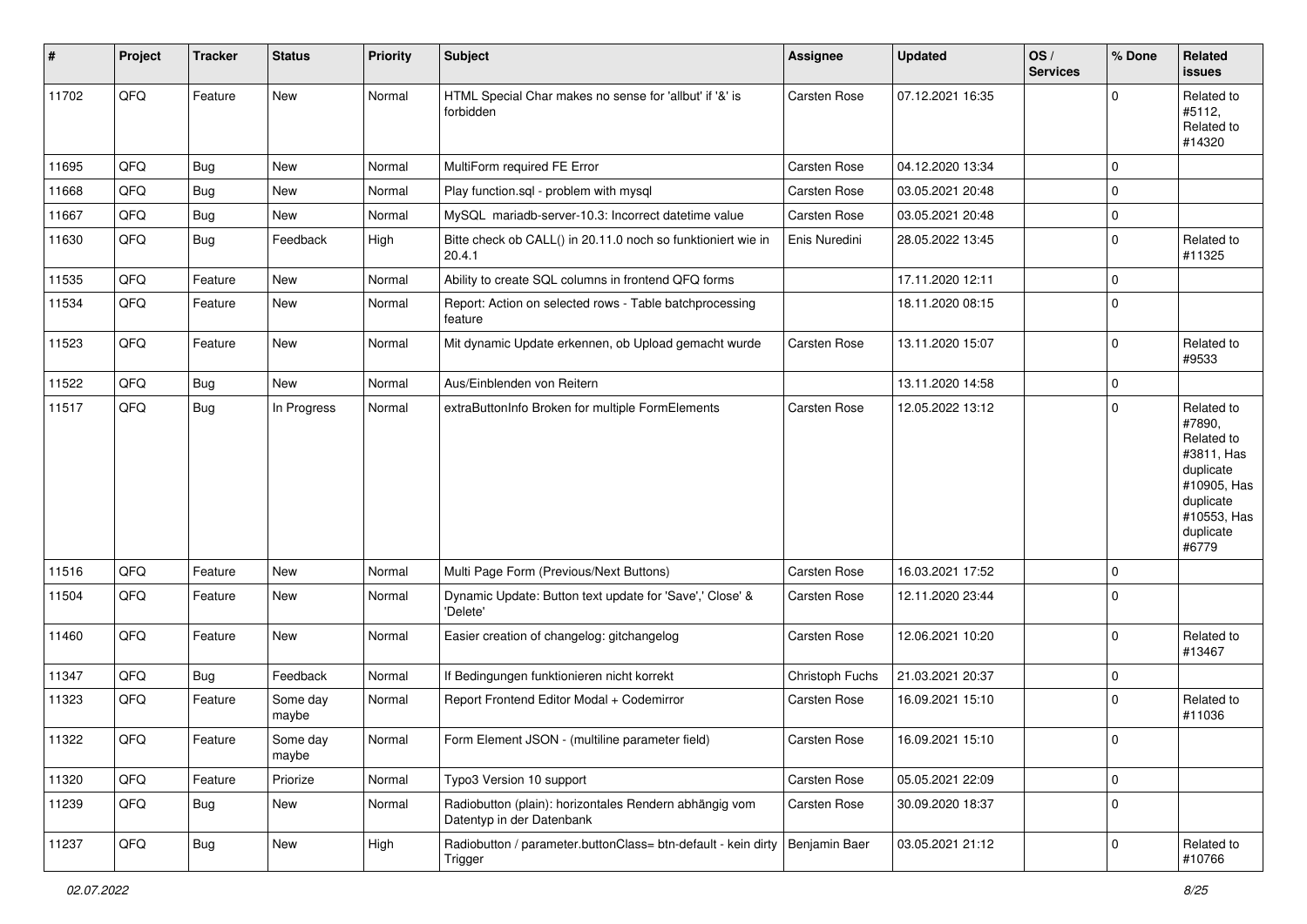| $\vert$ # | Project | <b>Tracker</b> | <b>Status</b>     | Priority | <b>Subject</b>                                                     | Assignee      | <b>Updated</b>   | OS/<br><b>Services</b> | % Done      | Related<br>issues                            |
|-----------|---------|----------------|-------------------|----------|--------------------------------------------------------------------|---------------|------------------|------------------------|-------------|----------------------------------------------|
| 11217     | QFQ     | Feature        | Some day<br>maybe | Normal   | <b>Extend Script Functionality</b>                                 | Carsten Rose  | 16.09.2021 15:10 |                        | $\Omega$    |                                              |
| 11195     | QFQ     | Bug            | New               | Low      | Dynamic Update: Note not updated if new text is empty<br>(v20.4)   |               | 25.09.2020 11:14 |                        | $\Omega$    |                                              |
| 11080     | QFQ     | Feature        | New               | Normal   | Send MQTT messages                                                 | Carsten Rose  | 29.08.2020 19:49 |                        | 0           |                                              |
| 11076     | QFQ     | Feature        | In Progress       | Normal   | SELECT  AS _websocket                                              | Carsten Rose  | 30.08.2020 17:49 |                        | 0           |                                              |
| 11057     | QFQ     | Bug            | New               | High     | Checkboxes ohne span.checkmark im Report werden<br>ausgeblendet    | Benjamin Baer | 03.05.2021 21:12 |                        | 0           | Related to<br>#11039                         |
| 11036     | QFQ     | Feature        | Some day<br>maybe | Normal   | inline report editor permissions                                   | Carsten Rose  | 16.09.2021 15:09 |                        | 0           | Related to<br>#11323                         |
| 10996     | QFQ     | Feature        | New               | Normal   | Download video via sip: no seek                                    | Carsten Rose  | 12.08.2020 14:18 |                        | 0           |                                              |
| 10979     | QFQ     | Feature        | <b>New</b>        | Normal   | Ajax Calls an API - dataReport                                     | Carsten Rose  | 11.05.2022 12:15 |                        | $\Omega$    |                                              |
| 10976     | QFQ     | Feature        | New               | Normal   | Excel Export Verbesserungen                                        | Carsten Rose  | 06.08.2020 10:56 |                        | 0           |                                              |
| 10937     | QFQ     | Bug            | <b>New</b>        | Normal   | Fehler mit abhängigen Select- Feldern beim Positionieren           | Carsten Rose  | 12.11.2020 23:45 |                        | $\mathbf 0$ |                                              |
| 10890     | QFQ     | Bug            | New               | Normal   | AutoCron hangs                                                     |               | 20.07.2020 13:56 |                        | 0           |                                              |
| 10874     | QFQ     | Feature        | <b>New</b>        | Normal   | Erstellen eines Foreign Keys in der Tabelle "FormElement"          |               | 13.07.2020 10:11 |                        | $\Omega$    |                                              |
| 10819     | QFQ     | Feature        | <b>New</b>        | Normal   | Persistent SIP - second try                                        | Carsten Rose  | 29.06.2020 23:02 |                        | $\mathbf 0$ | Related to<br>#6261                          |
| 10782     | QFQ     | Feature        | Feedback          | Normal   | Tiny MCE: Image Upload                                             | Enis Nuredini | 16.05.2022 23:16 |                        | $\mathbf 0$ | Related to<br>#12452                         |
| 10766     | QFQ     | Bug            | New               | High     | Radiobutton / parameter.buttonClass=btn-default: dynamic<br>update |               | 03.05.2021 21:12 |                        | 0           | Related to<br>#11237                         |
| 10763     | QFQ     | Feature        | <b>New</b>        | Normal   | form accessed and submitted despite logout?                        |               | 16.06.2020 11:43 |                        | 0           |                                              |
| 10759     | QFQ     | Bug            | <b>New</b>        | Normal   | emptyMeansNull - Feld falsch aktualisiert                          |               | 12.11.2020 23:45 |                        | $\mathbf 0$ |                                              |
| 10745     | QFQ     | Feature        | Some day<br>maybe | Normal   | <b>Tablesorter Excel Export</b>                                    | Carsten Rose  | 16.09.2021 15:09 |                        | $\Omega$    |                                              |
| 10738     | QFQ     | Feature        | Some day<br>maybe | Normal   | CORS headers for external API requests                             |               | 10.06.2020 14:00 |                        | 0           |                                              |
| 10716     | QFQ     | Feature        | Some day<br>maybe | Normal   | Business Logic mit Externen Skripten                               | Carsten Rose  | 16.09.2021 15:10 |                        | $\Omega$    | Related to<br>#10713,<br>Related to<br>#8217 |
| 10714     | QFQ     | Feature        | <b>New</b>        | Normal   | multi Table Form                                                   | Carsten Rose  | 16.03.2021 18:44 |                        | $\mathbf 0$ |                                              |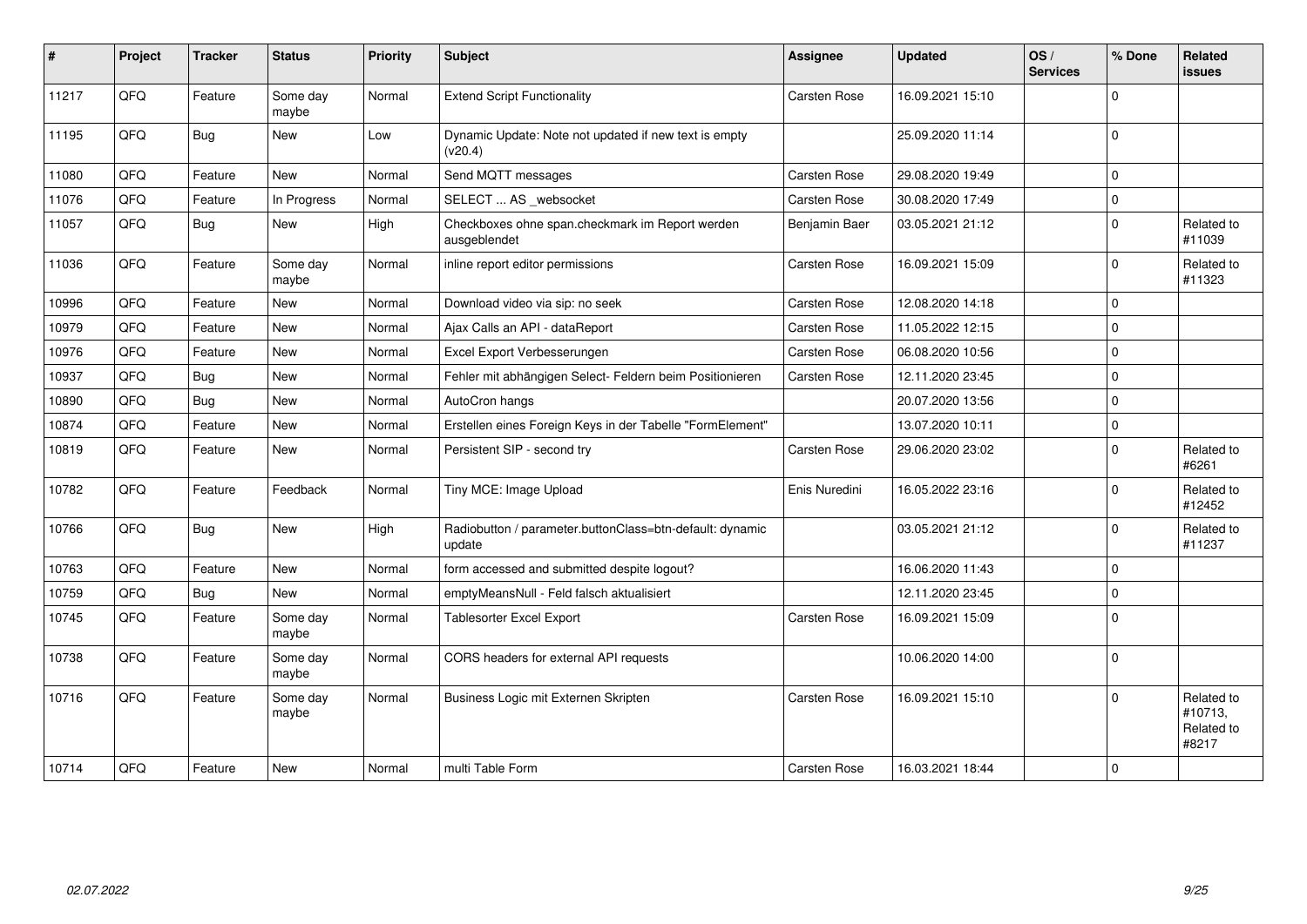| #     | Project | <b>Tracker</b> | <b>Status</b>     | <b>Priority</b> | <b>Subject</b>                                                                      | Assignee            | <b>Updated</b>   | OS/<br><b>Services</b> | % Done      | Related<br><b>issues</b>                                             |
|-------|---------|----------------|-------------------|-----------------|-------------------------------------------------------------------------------------|---------------------|------------------|------------------------|-------------|----------------------------------------------------------------------|
| 10704 | QFQ     | Bug            | <b>New</b>        | Normal          | wkhtml problem rendering fullCalendar.js / fabric.js >><br>successor: puppeteer     | <b>Carsten Rose</b> | 12.11.2020 23:45 |                        | $\Omega$    | Related to<br>#5024,<br>Related to<br>#4650,<br>Related to<br>#10715 |
| 10661 | QFQ     | Bug            | In Progress       | Normal          | Typo3 Warnungen                                                                     | <b>Carsten Rose</b> | 07.09.2021 13:23 |                        | $\Omega$    | Related to<br>#12440                                                 |
| 10658 | QFQ     | Bug            | New               | Normal          | processReadOnly broken                                                              | <b>Carsten Rose</b> | 27.05.2020 17:55 |                        | 0           |                                                                      |
| 10640 | QFQ     | Bug            | New               | High            | TypeAhead Tag: FE editierbar trotz readOnly                                         | <b>Carsten Rose</b> | 03.05.2021 21:12 |                        | 0           | Related to<br>#7795                                                  |
| 10593 | QFQ     | Feature        | New               | Normal          | label2: text behind input element                                                   | <b>Carsten Rose</b> | 16.05.2020 10:57 |                        | 0           |                                                                      |
| 10588 | QFQ     | Bug            | New               | Normal          | typeahed Tag: Doku anpassen                                                         | Carsten Rose        | 12.11.2020 23:45 |                        | 0           |                                                                      |
| 10569 | QFQ     | Feature        | Priorize          | Normal          | link _blank more safe                                                               | Enis Nuredini       | 25.03.2022 12:44 |                        | 0           |                                                                      |
| 10508 | QFQ     | <b>Bug</b>     | New               | High            | Multi Form broken on Multi DB Instance                                              | Carsten Rose        | 03.05.2021 21:12 |                        | $\Omega$    |                                                                      |
| 10506 | QFQ     | <b>Bug</b>     | New               | High            | Template Group broken on MultiDB instance                                           | <b>Carsten Rose</b> | 03.05.2021 21:12 |                        | $\Omega$    | Related to<br>#10505                                                 |
| 10463 | QFQ     | Feature        | New               | Normal          | Report_link: expliztes setzen von HTML Tags (Bedarf fuer<br>'data-selenium' & 'id') | Enis Nuredini       | 23.03.2022 09:23 |                        | $\Omega$    | Related to<br>#7648                                                  |
| 10443 | QFQ     | Feature        | In Progress       | Normal          | Konzept _api / _live                                                                | Carsten Rose        | 07.05.2020 09:39 |                        | 0           |                                                                      |
| 10384 | QFQ     | Feature        | <b>New</b>        | Normal          | Parameter Exchange QFQ Instances                                                    |                     | 07.05.2020 09:38 |                        | 0           |                                                                      |
| 10345 | QFQ     | Feature        | New               | Normal          | Templates - Patterns QFQ Style                                                      |                     | 03.05.2021 21:01 |                        | $\Omega$    | Related to<br>#10713                                                 |
| 10324 | QFQ     | <b>Bug</b>     | <b>New</b>        | Normal          | Excel Export mit Template funktioniert nur, wenn Template<br>vor uid kommt          |                     | 30.03.2020 11:20 |                        | 0           | Related to<br>#10257                                                 |
| 10322 | QFQ     | Bug            | New               | Normal          | FormElement / Radio: missing column 'enum' >> FE not<br>reported                    | Carsten Rose        | 07.05.2020 09:37 |                        | $\Omega$    |                                                                      |
| 10124 | QFQ     | Feature        | Feedback          | Normal          | gfg AAI-Login                                                                       | Karin Niffeler      | 07.05.2020 09:36 |                        | 0           |                                                                      |
| 10119 | QFQ     | Feature        | New               | Normal          | Dropdown (selectlist) & Type Ahead: format and catagorize<br>list                   | Carsten Rose        | 07.05.2020 09:36 |                        | $\mathbf 0$ |                                                                      |
| 10116 | QFQ     | Feature        | Some day<br>maybe | Normal          | TypeAhead: Tag - show inside 'input' element                                        | <b>Carsten Rose</b> | 16.09.2021 15:09 |                        | 0           |                                                                      |
| 10114 | QFQ     | Feature        | <b>New</b>        | High            | Symbol (Link): 'G:' (Glyphicon) replaced by 'i:' (icon)                             |                     | 07.12.2021 17:19 |                        | $\Omega$    | Related to<br>#3797,<br>Related to<br>#4194                          |
| 10095 | QFQ     | Feature        | Some day<br>maybe | Normal          | Generic Gitlab Integration into QFQ                                                 | <b>Carsten Rose</b> | 16.09.2021 15:10 |                        | $\Omega$    |                                                                      |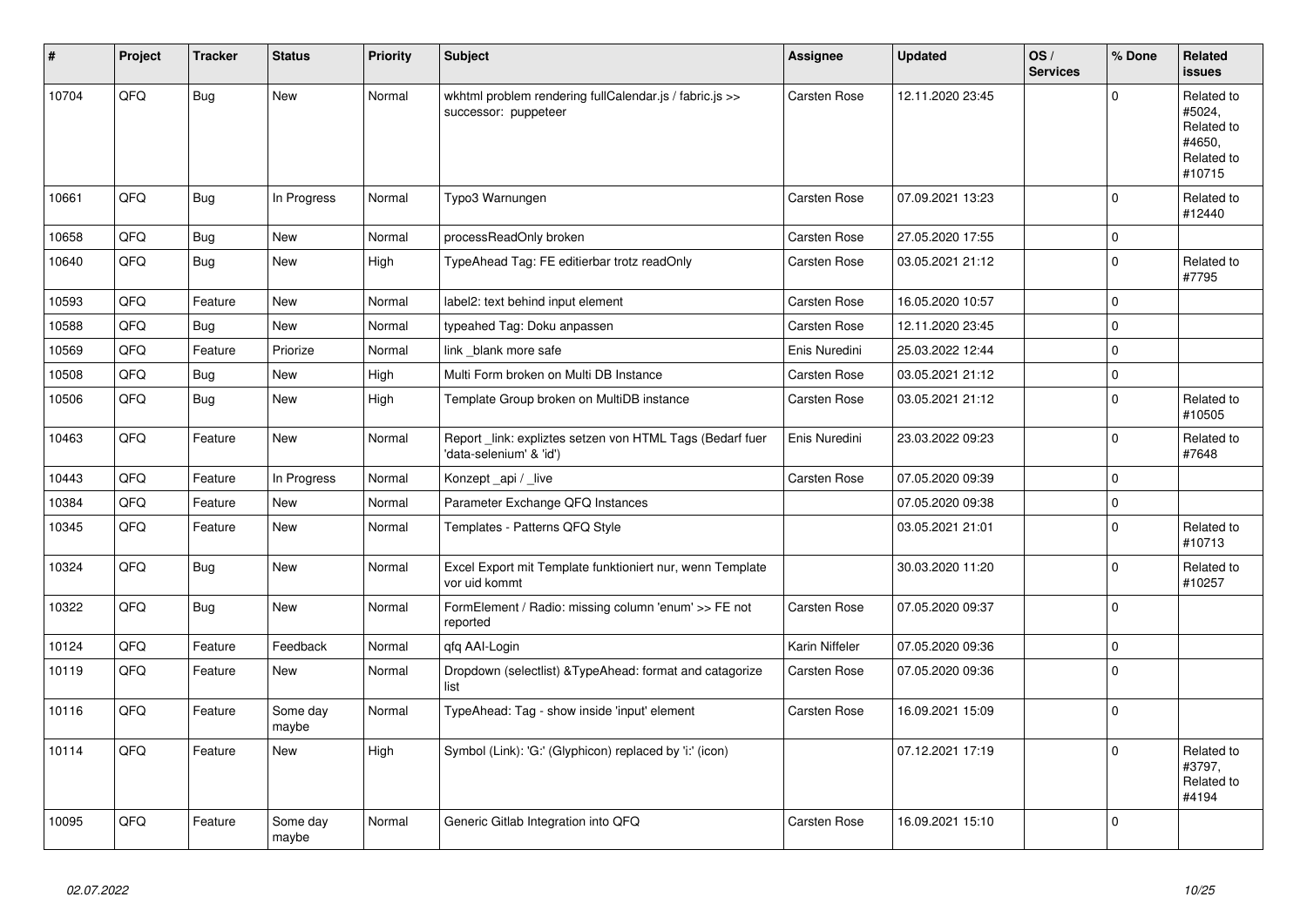| #     | Project        | <b>Tracker</b> | <b>Status</b>     | <b>Priority</b> | <b>Subject</b>                                                                                                                        | <b>Assignee</b> | Updated          | OS/<br><b>Services</b> | % Done      | Related<br>issues                                                      |
|-------|----------------|----------------|-------------------|-----------------|---------------------------------------------------------------------------------------------------------------------------------------|-----------------|------------------|------------------------|-------------|------------------------------------------------------------------------|
| 10082 | QFQ            | Bug            | New               | Normal          | FE.type=SELECT - 'sanatize' Class                                                                                                     | Carsten Rose    | 07.05.2020 09:36 |                        | 0           | Related to<br>#10081                                                   |
| 10081 | QFQ            | Bug            | New               | High            | Stale record lock after 'forbidden' character                                                                                         | Carsten Rose    | 03.05.2021 21:12 |                        | $\Omega$    | Related to<br>#10082,<br>Related to<br>#9789                           |
| 10080 | QFQ            | Feature        | New               | Normal          | Popup on 'save' / 'close': configure dialog (answer<br>yes/no/cancle/)                                                                | Carsten Rose    | 28.03.2021 20:52 |                        | $\mathbf 0$ | Is duplicate<br>of #12262                                              |
| 10015 | QFQ            | Feature        | Priorize          | Normal          | Monospace in Textarea                                                                                                                 | Carsten Rose    | 03.02.2020 13:40 |                        | $\mathbf 0$ |                                                                        |
| 10014 | QFQ            | Feature        | New               | Normal          | Manual.rst: describe behaviour and process order of<br>fillStoreVar, slaveId, sqlBefore,                                              | Carsten Rose    | 01.02.2020 22:31 |                        | $\mathbf 0$ |                                                                        |
| 10013 | QFQ            | Feature        | Some day<br>maybe | Normal          | FE.typ=editor: CodeMirror                                                                                                             | Carsten Rose    | 08.06.2022 10:37 |                        | 0           | Related to<br>#12611,<br>Related to<br>#12490,<br>Related to<br>#7732  |
| 10012 | QFQ            | Feature        | Priorize          | Normal          | redirectAllMailTo: {{beEmail:T}}                                                                                                      | Carsten Rose    | 08.05.2021 09:54 |                        | $\Omega$    | Related to<br>#12412,<br>Related to<br>#12413,<br>Related to<br>#10011 |
| 10011 | QFQ            | Feature        | Priorize          | Normal          | Offer new STORE_TYPO3 Variable 'beUser', 'beEmail'                                                                                    | Carsten Rose    | 08.05.2021 09:51 |                        | $\mathbf 0$ | Related to<br>#10012,<br>Related to<br>#12511                          |
| 10005 | QFQ            | Feature        | Priorize          | Normal          | Report / special column name:  AS _calendar                                                                                           | Carsten Rose    | 03.06.2020 17:28 |                        | $\Omega$    |                                                                        |
| 10003 | QFQ            | Feature        | Priorize          | Normal          | fieldset: stronger visualize group                                                                                                    | Benjamin Baer   | 12.02.2020 08:13 |                        | $\mathbf 0$ |                                                                        |
| 9983  | QFQ            | Feature        | New               | Normal          | Report Notation: new keyword 'range'                                                                                                  | Carsten Rose    | 01.02.2020 15:55 |                        | $\mathbf 0$ |                                                                        |
| 9975  | QFQ            | Bug            | Priorize          | Normal          | Dropdown Menu: 'r:3' broken                                                                                                           | Carsten Rose    | 01.02.2020 10:13 |                        | 0           |                                                                        |
| 9968  | QFQ            | Feature        | Priorize          | Normal          | Tooltip in Links for Developer                                                                                                        | Carsten Rose    | 01.02.2020 23:17 |                        | $\mathbf 0$ |                                                                        |
| 9958  | QFQ            | Bug            | Priorize          | Normal          | Broken subrecord query: no error message                                                                                              | Carsten Rose    | 05.02.2021 15:15 |                        | 0           |                                                                        |
| 9947  | QFQ            | Bug            | Priorize          | Normal          | Unwanted error message if missing 'typeAheadSqlPrefetch'                                                                              | Carsten Rose    | 01.02.2020 10:13 |                        | 0           |                                                                        |
| 9928  | QFQ            | Feature        | Priorize          | Normal          | SpecialColumnName: a) Deprecated: ' AS "_+tag " ', b)<br>New: ' AS "_ <tag1><tag2>"'</tag2></tag1>                                    | Carsten Rose    | 01.02.2020 23:17 |                        | $\mathbf 0$ | Related to<br>#9929                                                    |
| 9927  | QFQ            | Feature        | New               | Normal          | QFQ Update: a) Update nur machen wenn BE User<br>eingeloggt ist., b) Bei Fehler genaue Meldung welcher<br>Updateschritt Probleme hat. | Carsten Rose    | 22.01.2020 12:59 |                        | 0           |                                                                        |
| 9900  | $\mathsf{QFQ}$ | Feature        | Priorize          | Normal          | Generic API Call: tt-content record >> JSON                                                                                           | Carsten Rose    | 01.02.2020 10:13 |                        | 0           |                                                                        |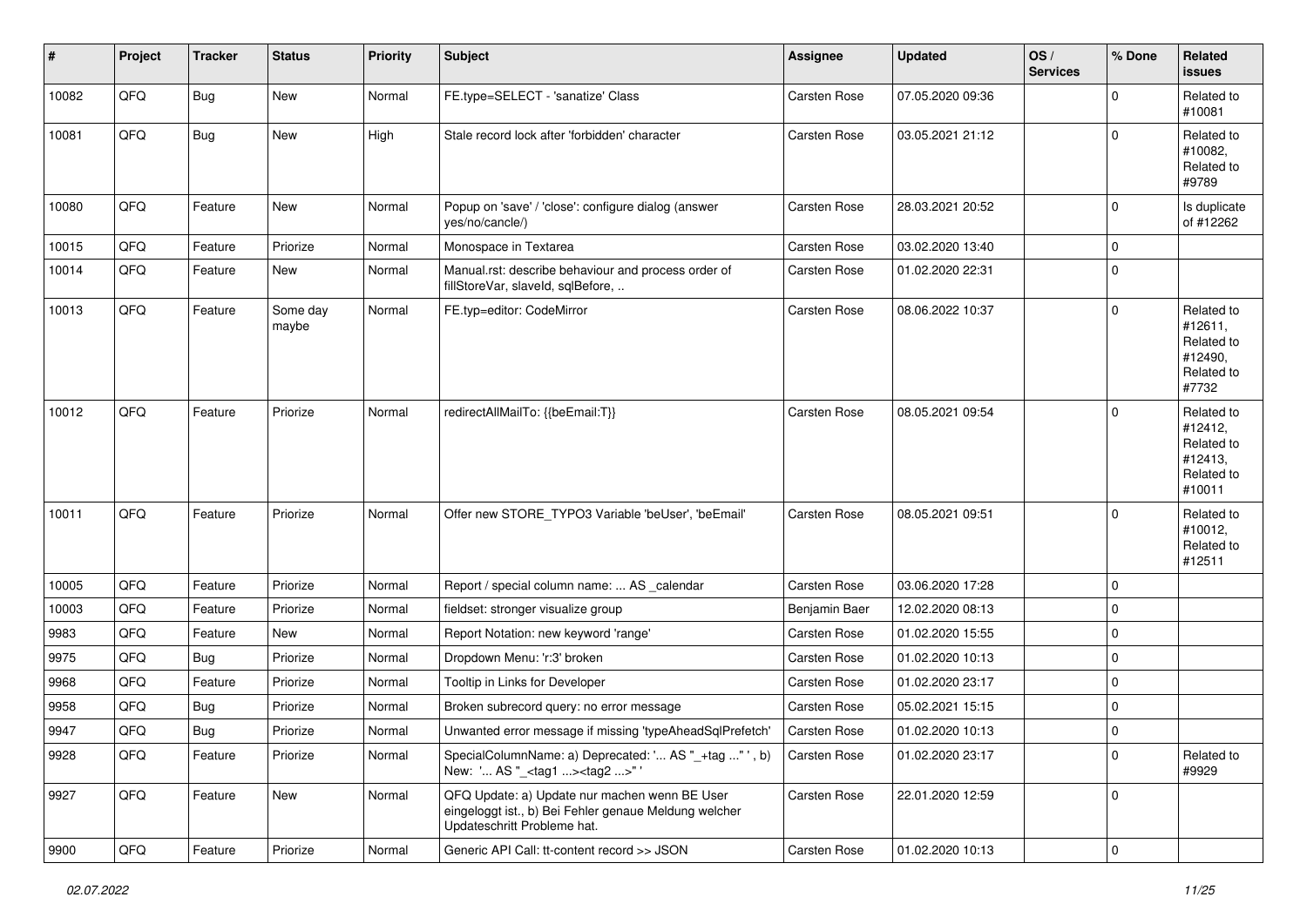| #    | Project        | <b>Tracker</b> | <b>Status</b>     | <b>Priority</b> | Subject                                                                                                  | <b>Assignee</b> | <b>Updated</b>   | OS/<br><b>Services</b> | % Done      | Related<br><b>issues</b>                                                |
|------|----------------|----------------|-------------------|-----------------|----------------------------------------------------------------------------------------------------------|-----------------|------------------|------------------------|-------------|-------------------------------------------------------------------------|
| 9898 | QFQ            | Bug            | Feedback          | Normal          | Formular trotz Timeout gespeichert                                                                       | Benjamin Baer   | 01.02.2020 15:56 |                        | 0           |                                                                         |
| 9862 | QFQ            | Bug            | Priorize          | Normal          | Failed writing to sql mail qfq.log should throw an exception                                             | Carsten Rose    | 01.02.2020 10:13 |                        | $\Omega$    |                                                                         |
| 9855 | QFQ            | <b>Bug</b>     | New               | Normal          | <b>Required Check</b>                                                                                    |                 | 01.02.2020 15:56 |                        | $\Omega$    |                                                                         |
| 9853 | QFQ            | Feature        | New               | Normal          | Check das SQL / QFQ / Mail Logfile geschrieben wird                                                      |                 | 09.01.2020 11:15 |                        | 0           |                                                                         |
| 9834 | QFQ            | Bug            | Priorize          | Normal          | Input elements with tag 'disabled' are missing on<br>form-submit: server option 'processReadOnly' broken | Carsten Rose    | 07.12.2021 16:43 |                        | 0           | Related to<br>#9691,<br>Related to<br>#5305, Has<br>duplicate<br>#12331 |
| 9811 | QFQ            | Feature        | New               | Normal          | Report: tag every n'th row                                                                               | Carsten Rose    | 01.02.2020 23:22 |                        | $\Omega$    |                                                                         |
| 9783 | QFQ            | Bug            | <b>New</b>        | Normal          | Email with special characters                                                                            | Carsten Rose    | 01.02.2020 23:22 |                        | $\mathbf 0$ |                                                                         |
| 9781 | QFQ            | Feature        | New               | Normal          | Button: CSS class to make buttons smaller                                                                | Carsten Rose    | 01.02.2020 23:22 |                        | $\mathbf 0$ |                                                                         |
| 9777 | QFQ            | Feature        | New               | Normal          | Logging QFQ Variables                                                                                    | Carsten Rose    | 16.12.2019 17:17 |                        | 0           |                                                                         |
| 9773 | QFQ            | Bug            | New               | Normal          | form.parameter.formModeGlobal=requiredOff                                                                | Carsten Rose    | 01.02.2020 15:56 |                        | $\mathbf 0$ |                                                                         |
| 9707 | QFQ            | Feature        | New               | Normal          | SIP security: encode pageld and check pageld on decode                                                   | Carsten Rose    | 01.02.2020 23:22 |                        | 0           |                                                                         |
| 9706 | QFQ            | Feature        | New               | Normal          | Multi File Upload (hidden template group)                                                                | Carsten Rose    | 01.02.2020 23:22 |                        | $\Omega$    | Related to<br>#7521,<br>Related to<br>#5562,<br>Related to<br>#13330    |
| 9704 | QFQ            | Feature        | Some day<br>maybe | Normal          | Thumbnails Generieren beim Splitten von PDF Files                                                        | Carsten Rose    | 11.12.2019 16:01 |                        | 0           |                                                                         |
| 9669 | QFQ            | <b>Bug</b>     | Some day<br>maybe | Normal          | Checkbox / Template Group: radio/checkbox visible broken<br>after 'add'                                  | Carsten Rose    | 16.06.2021 13:47 |                        | $\Omega$    | Related to<br>#8091                                                     |
| 9668 | QFQ            | Feature        | Priorize          | Normal          | Form.mode: rename 'hidden' to 'hide'                                                                     | Carsten Rose    | 05.05.2021 22:14 |                        | $\mathbf 0$ | Related to<br>#6437                                                     |
| 9602 | QFQ            | Feature        | <b>New</b>        | Normal          | Form definition as JSON                                                                                  | Carsten Rose    | 01.02.2020 23:21 |                        | $\Omega$    | Related to<br>#9600                                                     |
| 9579 | QFQ            | Feature        | Some day<br>maybe | Normal          | Multiform with Process Row                                                                               | Carsten Rose    | 11.12.2019 16:01 |                        | $\mathbf 0$ |                                                                         |
| 9548 | $\mathsf{QFQ}$ | Feature        | Feedback          | High            | FormElement: Pattern mismatch - optional report only on<br>focus lost                                    | Benjamin Baer   | 03.05.2021 21:14 |                        | 0           |                                                                         |
| 9537 | QFQ            | Feature        | New               | Normal          | FormEditor: Edit fieldset in FrontEnd                                                                    | Carsten Rose    | 01.02.2020 23:22 |                        | 0           |                                                                         |
| 9535 | QFQ            | <b>Bug</b>     | Feedback          | Normal          | Report:  AS '_vertical' - column to wide - vertical >> rot45,<br>rot90                                   | Benjamin Baer   | 01.02.2020 15:56 |                        | 0           |                                                                         |
| 9534 | QFQ            | Bug            | Priorize          | Urgent          | FE.type=upload: 'Unknown Mode: ID"                                                                       | Carsten Rose    | 03.05.2021 21:14 |                        | 0           | Related to<br>#9532                                                     |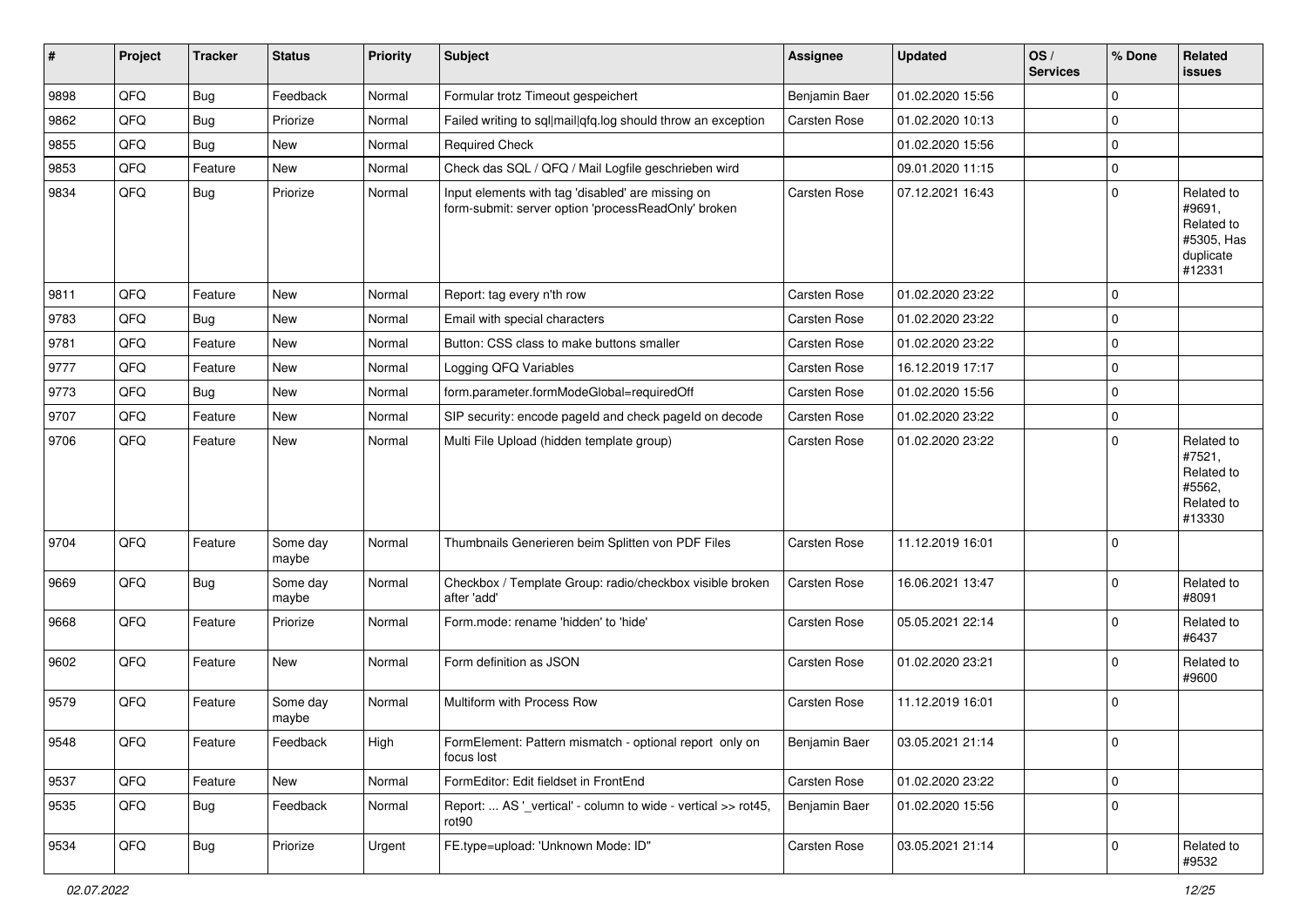| #    | Project | <b>Tracker</b> | <b>Status</b>     | <b>Priority</b> | Subject                                                                                 | Assignee            | <b>Updated</b>   | OS/<br><b>Services</b> | % Done      | Related<br><b>issues</b>                     |
|------|---------|----------------|-------------------|-----------------|-----------------------------------------------------------------------------------------|---------------------|------------------|------------------------|-------------|----------------------------------------------|
| 9533 | QFQ     | Bug            | New               | Normal          | FE.type=upload: Check in 'beforeSave' if upload is given                                | <b>Carsten Rose</b> | 01.02.2020 23:22 |                        | $\Omega$    | Related to<br>#11523                         |
| 9531 | QFQ     | Bug            | <b>New</b>        | High            | FE File: Dynamic Update / modeSql / required detected even   Carsten Rose<br>it not set |                     | 11.06.2021 20:32 |                        | $\mathbf 0$ | Related to<br>#12398                         |
| 9394 | QFQ     | Feature        | Priorize          | Normal          | REST: allow for non numerical ids in get requests                                       | <b>Carsten Rose</b> | 05.05.2021 22:10 |                        | $\mathbf 0$ |                                              |
| 9352 | QFQ     | Feature        | <b>New</b>        | Normal          | FE 'Native' fire slaveld, sqlAfter, sqlIns                                              | Carsten Rose        | 01.02.2020 23:22 |                        | $\Omega$    |                                              |
| 9348 | QFQ     | Feature        | <b>New</b>        | Normal          | defaultThumbnailSize: pre render thumbnails                                             | Carsten Rose        | 12.06.2021 09:05 |                        | 0           |                                              |
| 9347 | QFQ     | <b>Bug</b>     | New               | High            | FE.type=upload with dynamic show/hidden: required not<br>detected                       | <b>Carsten Rose</b> | 12.06.2021 10:40 |                        | $\mathbf 0$ | Related to<br>#5305,<br>Related to<br>#12398 |
| 9346 | QFQ     | Feature        | Priorize          | Normal          | beforeSave: check if an upload is given                                                 | <b>Carsten Rose</b> | 11.06.2021 21:18 |                        | $\mathbf 0$ |                                              |
| 9317 | QFQ     | Bug            | New               | Normal          | FE.type=note: with dynamic show/hidden an empty label<br>causes trouble                 | <b>Carsten Rose</b> | 01.02.2020 23:22 |                        | $\Omega$    |                                              |
| 9281 | QFQ     | Bug            | Some day<br>maybe | Normal          | Allow STRICT_TRANS_TABLES                                                               | Carsten Rose        | 02.01.2021 18:43 |                        | $\mathbf 0$ |                                              |
| 9221 | QFQ     | Feature        | <b>New</b>        | Normal          | typeAhead: Zeichenlimite ausschalten                                                    | <b>Carsten Rose</b> | 29.06.2022 22:36 |                        | $\mathbf 0$ |                                              |
| 9208 | QFQ     | Feature        | New               | Normal          | Manage 'recent' records                                                                 | Carsten Rose        | 01.02.2020 23:22 |                        | $\mathbf 0$ |                                              |
| 9177 | QFQ     | <b>Bug</b>     | <b>New</b>        | Normal          | Bug? QFQ tries to save an action FE, which has real<br>existing column name             | Carsten Rose        | 01.02.2020 23:22 |                        | $\Omega$    |                                              |
| 9173 | QFQ     | Bug            | Priorize          | Urgent          | Stale Record Lock: Firefox                                                              | Carsten Rose        | 03.05.2021 21:14 |                        | $\mathbf 0$ | Related to<br>#9789                          |
| 9136 | QFQ     | Feature        | New               | Normal          | Create ZIP files with dynamic PDFs                                                      | <b>Carsten Rose</b> | 01.02.2020 23:22 |                        | $\mathbf 0$ |                                              |
| 9135 | QFQ     | Feature        | Priorize          | Normal          | Progress Bar generic / replace old hourglass download<br>popup                          | Benjamin Baer       | 03.01.2022 07:43 |                        | $\Omega$    |                                              |
| 9130 | QFQ     | Feature        | Some day<br>maybe | Normal          | tablesorter: Automatic Row numbering / Zeilenummer                                      | Benjamin Baer       | 01.02.2020 23:22 |                        | $\mathbf 0$ |                                              |
| 9129 | QFQ     | Feature        | <b>New</b>        | Normal          | sqlValidate: Message as notification, not as error                                      | Carsten Rose        | 01.02.2020 23:22 |                        | $\mathbf 0$ | Related to<br>#9128                          |
| 9128 | QFQ     | Feature        | <b>New</b>        | Normal          | Error Message: not replaced variables- a) replace back to<br>'{{', b) underline         | <b>Carsten Rose</b> | 01.02.2020 23:22 |                        | $\Omega$    | Related to<br>#9129                          |
| 9127 | QFQ     | Bug            | New               | Normal          | Error Message: change 'roll over' color - text not readable                             | Carsten Rose        | 01.02.2020 23:22 |                        | $\mathbf 0$ |                                              |
| 9126 | QFQ     | Bug            | Some day<br>maybe | Normal          | hidden Form elements are present in page source                                         |                     | 02.01.2021 18:41 |                        | $\mathbf 0$ |                                              |
| 9121 | QFQ     | <b>Bug</b>     | Priorize          | High            | sip links have r and dblndexData set                                                    | Carsten Rose        | 12.06.2021 10:41 |                        | 0           |                                              |
| 9077 | QFQ     | Bug            | New               | Normal          | typeAheadSql: report broken SQL                                                         | Carsten Rose        | 29.06.2022 22:35 |                        | $\mathbf 0$ | Related to<br>#4018                          |
| 9052 | QFQ     | Feature        | Feedback          | High            | Report: CodeMirror with SQL Syntax Highlight in FE                                      | Enis Nuredini       | 08.06.2022 10:25 |                        | $\mathbf 0$ |                                              |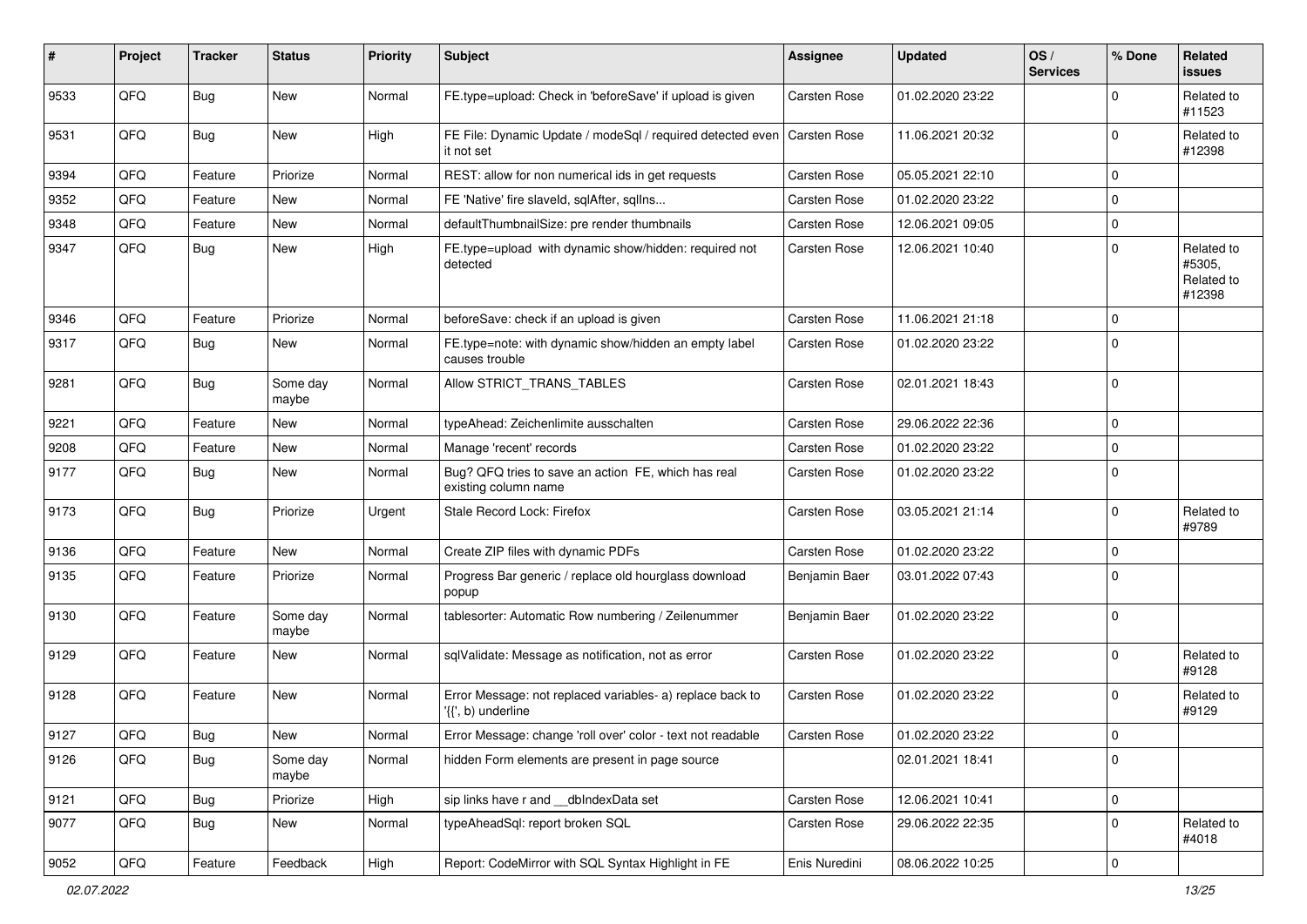| #    | Project | <b>Tracker</b> | <b>Status</b>     | <b>Priority</b> | <b>Subject</b>                                                                                         | <b>Assignee</b>   | <b>Updated</b>   | OS/<br><b>Services</b> | % Done      | Related<br>issues    |
|------|---------|----------------|-------------------|-----------------|--------------------------------------------------------------------------------------------------------|-------------------|------------------|------------------------|-------------|----------------------|
| 9024 | QFQ     | Bug            | Some day<br>maybe | Normal          | QFQ Einarbeitung                                                                                       |                   | 01.02.2020 15:56 |                        | 0           |                      |
| 9020 | QFQ     | <b>Bug</b>     | Some day<br>maybe | Normal          | radio mit buttonClass und dynamicUpdate lassen sich nicht<br>kombinieren                               |                   | 11.12.2019 16:01 |                        | $\mathbf 0$ |                      |
| 9013 | QFQ     | Bug            | New               | Normal          | Error in Twig template not handled                                                                     | Carsten Rose      | 20.10.2021 13:43 |                        | $\mathbf 0$ |                      |
| 8975 | QFQ     | Feature        | New               | Normal          | Report Notation: 2.0                                                                                   | Carsten Rose      | 01.02.2020 23:22 |                        | $\Omega$    | Related to<br>#8963  |
| 8963 | QFQ     | Feature        | Priorize          | Normal          | Setting values in a store: flexible way                                                                | Carsten Rose      | 05.05.2021 22:10 |                        | $\Omega$    | Related to<br>#8975  |
| 8962 | QFQ     | Feature        | New               | High            | allow for form fields with identical names                                                             | Carsten Rose      | 03.05.2021 21:14 |                        | 0           |                      |
| 8894 | QFQ     | Feature        | Some day<br>maybe | Normal          | Documentation Tags Usable in QFQ Application                                                           | Carsten Rose      | 11.12.2019 16:01 |                        | $\Omega$    |                      |
| 8892 | QFQ     | Feature        | Some day<br>maybe | Normal          | Display and Edit SQL Comments in Form Editor                                                           | Carsten Rose      | 11.12.2019 16:01 |                        | $\mathbf 0$ |                      |
| 8891 | QFQ     | Bug            | <b>New</b>        | High            | formSubmitLog: do not log passwords                                                                    | Enis Nuredini     | 25.03.2022 09:06 |                        | 0           |                      |
| 8806 | QFQ     | Feature        | New               | Normal          | SQL Function nl2br                                                                                     | Carsten Rose      | 01.02.2020 23:22 |                        | $\mathbf 0$ |                      |
| 8719 | QFQ     | Feature        | New               | Normal          | extraButtonLock: add support for 0/1                                                                   | Carsten Rose      | 01.02.2020 23:22 |                        | $\mathbf 0$ |                      |
| 8702 | QFQ     | Feature        | New               | Normal          | Load Record which is locked: missing user info                                                         | Carsten Rose      | 11.12.2019 16:16 |                        | 0           | Related to<br>#9789  |
| 8668 | QFQ     | Bug            | <b>New</b>        | High            | Pill disabled: dyamic mode 'hidden' not respected - FE is still<br>required                            | Carsten Rose      | 03.05.2021 21:14 |                        | $\Omega$    |                      |
| 8586 | QFQ     | Feature        | Some day<br>maybe | Normal          | QFQ: Enhance Error message for 'record not found'                                                      | Carsten Rose      | 16.09.2021 15:10 |                        | $\mathbf 0$ |                      |
| 8585 | QFQ     | Feature        | Priorize          | Normal          | Enhance Error message for 'unknown form'                                                               | Carsten Rose      | 01.02.2020 10:13 |                        | 0           |                      |
| 8584 | QFQ     | Feature        | Priorize          | Normal          | FE 'Action' - never assign to Container (except Template<br>Group)                                     | Carsten Rose      | 01.02.2020 10:13 |                        | $\mathbf 0$ |                      |
| 8520 | QFQ     | Feature        | Some day<br>maybe | Normal          | Bring QFQ to Composer                                                                                  | Carsten Rose      | 16.09.2021 15:10 |                        | 0           |                      |
| 8431 | QFQ     | Bug            | New               | High            | autocron.php with wrong path                                                                           | Carsten Rose      | 03.05.2021 21:14 |                        | 0           |                      |
| 8336 | QFQ     | Feature        | New               | Normal          | Form > modified > Close New: a) Optional disable popup, b)<br>custom text, c) mode on save: close stay | Carsten Rose      | 01.02.2020 23:22 |                        | $\mathbf 0$ | Related to<br>#8335  |
| 8316 | QFQ     | <b>Bug</b>     | Feedback          | Normal          | Documentation/Behaviour for Nested Queries and<br>Record-Store confusing                               | Nicola Chiapolini | 20.11.2019 09:14 |                        | 0           |                      |
| 8277 | QFQ     | Feature        | Priorize          | Normal          | fe.parameter.default=                                                                                  | Carsten Rose      | 01.02.2020 23:17 |                        | $\pmb{0}$   | Related to<br>#8113  |
| 8217 | QFQ     | Feature        | New               | Normal          | if-elseif-else construct                                                                               | Carsten Rose      | 16.03.2021 18:41 |                        | $\pmb{0}$   | Related to<br>#10716 |
| 8204 | QFQ     | Feature        | Priorize          | High            | Position 'required mark'                                                                               | Carsten Rose      | 16.06.2021 13:44 |                        | $\pmb{0}$   |                      |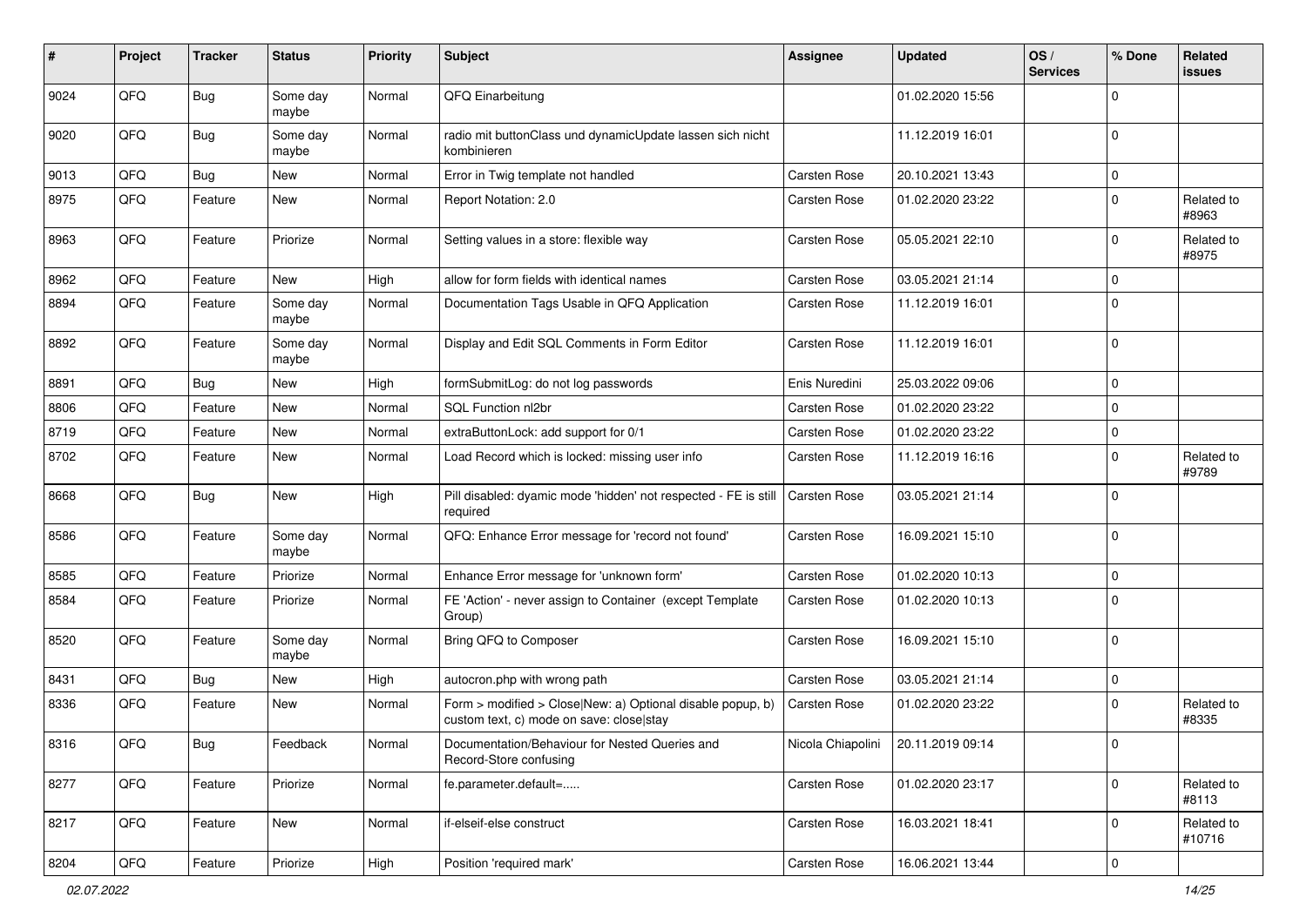| #    | Project | <b>Tracker</b> | <b>Status</b>     | <b>Priority</b> | <b>Subject</b>                                                                 | <b>Assignee</b>     | <b>Updated</b>   | OS/<br><b>Services</b> | % Done      | Related<br><b>issues</b>                        |
|------|---------|----------------|-------------------|-----------------|--------------------------------------------------------------------------------|---------------------|------------------|------------------------|-------------|-------------------------------------------------|
| 8187 | QFQ     | Feature        | <b>New</b>        | Normal          | Subrecord: enable/hide new button - make new/edit/delete<br>customizeable.     | Carsten Rose        | 06.03.2021 18:44 |                        | $\Omega$    | Related to<br>#11326                            |
| 8106 | QFQ     | <b>Bug</b>     | Some day<br>maybe | Normal          | Dynamic Update: Feld kann nicht auf empty zurückgesetzt<br>werden              | Carsten Rose        | 11.12.2019 16:01 |                        | $\Omega$    |                                                 |
| 8101 | QFQ     | Feature        | Some day<br>maybe | Normal          | Password hash: support further hashing methods                                 | <b>Carsten Rose</b> | 16.09.2021 15:10 |                        | $\Omega$    |                                                 |
| 8089 | QFQ     | Feature        | <b>New</b>        | Normal          | Copy/Paste for FormElements                                                    | <b>Carsten Rose</b> | 01.02.2020 23:22 |                        | $\pmb{0}$   |                                                 |
| 8083 | QFQ     | Bug            | <b>New</b>        | High            | FormEditor: primary table list does not respect<br>'indexDb={{indexData:Y}}'   | Carsten Rose        | 03.05.2021 21:14 |                        | $\Omega$    | Has duplicate<br>#6678                          |
| 8082 | QFQ     | Feature        | Priorize          | High            | Contact form without saving record                                             | <b>Carsten Rose</b> | 07.12.2021 15:20 |                        | $\Omega$    | Related to<br>#8587,<br><b>Blocks</b><br>#11850 |
| 8056 | QFQ     | Feature        | Some day<br>maybe | Normal          | Termin Organisation (Reservation)                                              |                     | 01.02.2020 23:19 |                        | $\Omega$    | Related to<br>#8658                             |
| 8049 | QFQ     | <b>Bug</b>     | <b>New</b>        | Normal          | FE.type=note, column 'value': text moves some pixel to top<br>after save       | Carsten Rose        | 01.02.2020 23:22 |                        | $\Omega$    |                                                 |
| 8044 | QFQ     | Feature        | Priorize          | Normal          | Transaction: a) Form, b) Report                                                | <b>Carsten Rose</b> | 05.05.2021 22:14 |                        | $\Omega$    | Related to<br>#8043                             |
| 8037 | QFQ     | Bug            | Priorize          | Normal          | FE.type=upload (advanced mode): {{slaveld:V}} missing<br>during dynamic update | Carsten Rose        | 01.02.2020 10:13 |                        | $\Omega$    |                                                 |
| 8034 | QFQ     | Feature        | Priorize          | Normal          | FormElement 'data': 22.22.2222 should not be accepted                          | Carsten Rose        | 01.02.2020 10:13 |                        | $\Omega$    |                                                 |
| 7965 | QFQ     | Feature        | Priorize          | Normal          | Input type 'text' with visual format - currency                                | Benjamin Baer       | 03.01.2022 07:45 |                        | 0           |                                                 |
| 7924 | QFQ     | Feature        | New               | Normal          | Radio/Checkbox with Tooltip                                                    | <b>Carsten Rose</b> | 01.02.2020 23:22 |                        | $\Omega$    |                                                 |
| 7921 | QFQ     | Feature        | Some day<br>maybe | Normal          | Rest API Export: URL kuerzer machen                                            |                     | 01.02.2020 23:19 |                        | $\mathbf 0$ |                                                 |
| 7920 | QFQ     | Feature        | <b>New</b>        | Normal          | FE: Syntax Highlight, Zeinlenumbruch                                           | Carsten Rose        | 01.02.2020 10:03 |                        | $\mathbf 0$ |                                                 |
| 7899 | QFQ     | Bug            | <b>New</b>        | High            | Fe.type=password / retype / required: always complain<br>about missing value   | <b>Carsten Rose</b> | 03.05.2021 21:14 |                        | $\Omega$    |                                                 |
| 7890 | QFQ     | <b>Bug</b>     | <b>New</b>        | Normal          | FormElement 'required': extraButtonInfo not aligned                            | Carsten Rose        | 11.06.2021 21:17 |                        | $\Omega$    | Related to<br>#11517                            |
| 7850 | QFQ     | Feature        | <b>New</b>        | High            | Upload records: non 'pathFileName' column                                      | Carsten Rose        | 03.05.2021 21:14 |                        | $\mathbf 0$ |                                                 |
| 7812 | QFQ     | Feature        | New               | Normal          | FE 'Subrecord' - new option 'subrecordShowFilter',<br>'subrecordPaging'        | Carsten Rose        | 01.02.2020 23:22 |                        | $\Omega$    |                                                 |
| 7795 | QFQ     | <b>Bug</b>     | <b>New</b>        | Normal          | Readonly Form: Typeahead-Felder                                                | Carsten Rose        | 01.02.2020 23:22 |                        | $\Omega$    | Related to<br>#10640                            |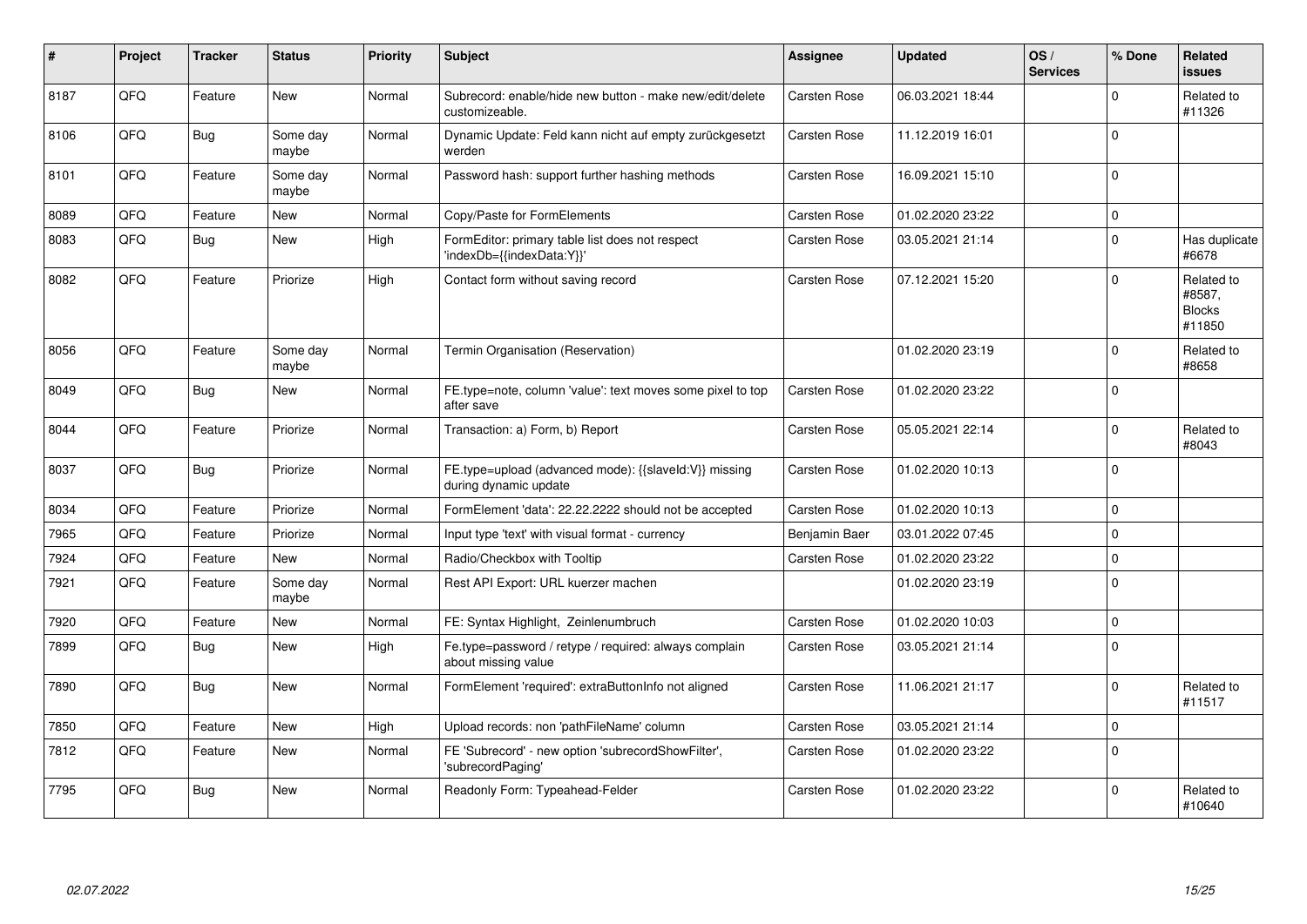| #    | Project | <b>Tracker</b> | <b>Status</b>     | <b>Priority</b> | <b>Subject</b>                                                                                        | Assignee            | <b>Updated</b>   | OS/<br><b>Services</b> | % Done      | Related<br><b>issues</b>                                               |
|------|---------|----------------|-------------------|-----------------|-------------------------------------------------------------------------------------------------------|---------------------|------------------|------------------------|-------------|------------------------------------------------------------------------|
| 7732 | QFQ     | Feature        | Some day<br>maybe | Normal          | Javascript: Lazy Loading der add on libs                                                              | Benjamin Baer       | 08.06.2022 10:38 |                        | $\Omega$    | Related to<br>#12611,<br>Related to<br>#12490,<br>Related to<br>#10013 |
| 7730 | QFQ     | Feature        | Priorize          | Normal          | SELECT Box: title in between                                                                          | Benjamin Baer       | 01.02.2020 23:22 |                        | $\Omega$    |                                                                        |
| 7685 | QFQ     | Bug            | New               | Normal          | Open FormElement from QFQ error message and save<br>modified record: error about missing {{formId:F}} | Carsten Rose        | 01.02.2020 23:22 |                        | $\Omega$    |                                                                        |
| 7683 | QFQ     | Feature        | <b>New</b>        | Normal          | Special column names in '{{ SELECT  AS _link }}' should<br>be detected                                | <b>Carsten Rose</b> | 01.02.2020 23:21 |                        | $\mathbf 0$ |                                                                        |
| 7681 | QFQ     | Feature        | <b>New</b>        | Normal          | Optional switch off 'check for modified record'                                                       | Carsten Rose        | 01.02.2020 23:21 |                        | $\mathbf 0$ |                                                                        |
| 7660 | QFQ     | Feature        | New               | Normal          | IMAP: import mails to DB, move / delete mails                                                         | Carsten Rose        | 01.02.2020 09:52 |                        | 0           |                                                                        |
| 7656 | QFQ     | Bug            | Priorize          | Normal          | FE with required, 'pattern' and 'extraButtonLock': always<br>complain about missing value             | Carsten Rose        | 01.02.2020 10:13 |                        | $\Omega$    |                                                                        |
| 7650 | QFQ     | Bug            | <b>New</b>        | High            | Optional do not show 'required' sign on FormElement                                                   | <b>Carsten Rose</b> | 03.05.2021 21:14 |                        | $\mathbf 0$ |                                                                        |
| 7630 | QFQ     | Feature        | Priorize          | Normal          | detailed error message for simple upload                                                              | Carsten Rose        | 01.02.2020 10:13 |                        | $\mathbf 0$ |                                                                        |
| 7616 | QFQ     | <b>Bug</b>     | Priorize          | Normal          | Selectlist with Enum & Dynamic Update                                                                 | Carsten Rose        | 01.02.2020 10:13 |                        | $\mathbf 0$ |                                                                        |
| 7602 | QFQ     | Feature        | ToDo              | High            | Multi Select: with checkboxes                                                                         | Benjamin Baer       | 22.03.2022 09:07 |                        | $\Omega$    |                                                                        |
| 7574 | QFQ     | Bug            | New               | Normal          | Substitute error: form element not reported / dont parse<br>Form.note                                 | Carsten Rose        | 01.02.2020 23:21 |                        | $\mathbf 0$ |                                                                        |
| 7547 | QFQ     | Bug            | New               | Normal          | Error Message in afterSave: wrong parameter column<br>reported                                        | Carsten Rose        | 01.02.2020 23:22 |                        | $\Omega$    |                                                                        |
| 7524 | QFQ     | Bug            | New               | Normal          | QFQ throws a 'General Error' if 'fileadmin/protected/log/' is<br>not writeable                        | Carsten Rose        | 01.02.2020 23:22 |                        | $\Omega$    |                                                                        |
| 7522 | QFQ     | Feature        | Priorize          | Normal          | Inserting default index.html to folder (Avoid Apache<br>Indexing)                                     | <b>Carsten Rose</b> | 01.02.2020 10:13 |                        | $\Omega$    |                                                                        |
| 7521 | QFQ     | Feature        | New               | Normal          | TemplateGroup: fe.type=upload                                                                         | Carsten Rose        | 01.02.2020 23:21 |                        | $\mathbf 0$ | Related to<br>#9706                                                    |
| 7520 | QFQ     | Feature        | <b>New</b>        | Normal          | QR Code:  AS _qr ( AS _link)                                                                          | Carsten Rose        | 01.02.2020 23:22 |                        | $\Omega$    |                                                                        |
| 7519 | QFQ     | Feature        | New               | Normal          | Select: Multi                                                                                         | <b>Carsten Rose</b> | 01.02.2020 23:22 |                        | $\mathbf 0$ |                                                                        |
| 7513 | QFQ     | Bug            | New               | Normal          | Radios not correct aligned                                                                            | <b>Carsten Rose</b> | 01.02.2020 23:22 |                        | $\mathbf 0$ |                                                                        |
| 7512 | QFQ     | Bug            | New               | Normal          | FE: inputType=number >> 'pattern' is not respected                                                    | Carsten Rose        | 01.02.2020 23:22 |                        | $\mathbf 0$ |                                                                        |
| 7481 | QFQ     | Feature        | New               | Normal          | Detect 'BaseUrl' automatically                                                                        | Carsten Rose        | 01.02.2020 23:21 |                        | $\mathbf 0$ |                                                                        |
| 7480 | QFQ     | Feature        | New               | Normal          | Record History (Undo / Redo)                                                                          | Carsten Rose        | 11.12.2019 16:16 |                        | $\Omega$    | Related to<br>#2361                                                    |
| 7456 | QFQ     | Bug            | Some day<br>maybe | Low             | Todos in Code: solve or make ticket                                                                   | Carsten Rose        | 16.09.2021 15:10 |                        | $\mathbf 0$ |                                                                        |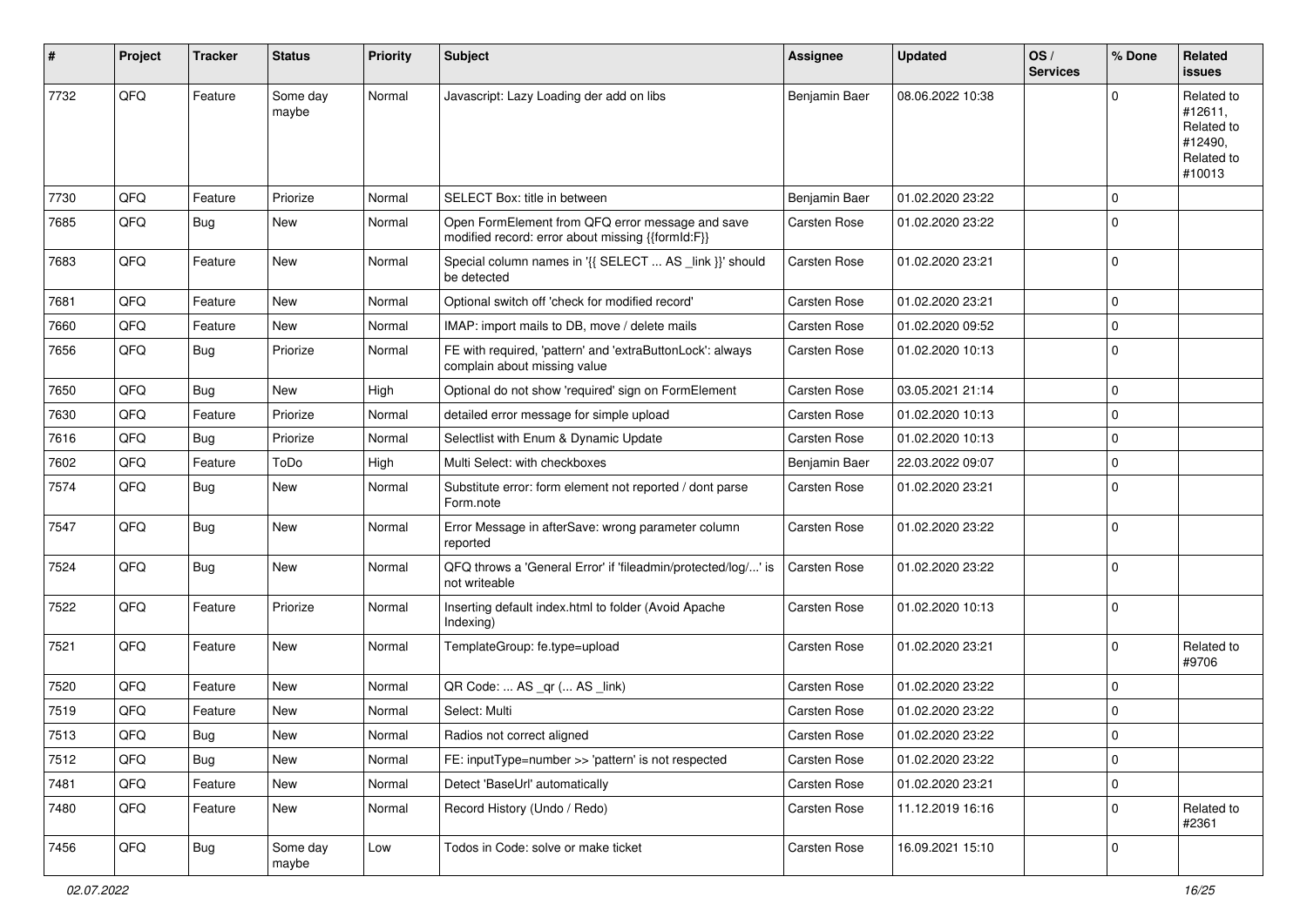| #    | Project | <b>Tracker</b> | <b>Status</b>     | <b>Priority</b> | <b>Subject</b>                                                                                 | <b>Assignee</b>     | <b>Updated</b>   | OS/<br><b>Services</b> | % Done      | Related<br>issues          |
|------|---------|----------------|-------------------|-----------------|------------------------------------------------------------------------------------------------|---------------------|------------------|------------------------|-------------|----------------------------|
| 7453 | QFQ     | Feature        | Some day<br>maybe | Normal          | import / export forms QFQ                                                                      | Carsten Rose        | 16.09.2021 15:10 |                        | $\Omega$    |                            |
| 7452 | QFQ     | Feature        | Some day<br>maybe | Normal          | automate deployment new QFQ version                                                            | <b>Carsten Rose</b> | 16.09.2021 15:10 |                        | $\Omega$    |                            |
| 7402 | QFQ     | Bug            | Some day<br>maybe | Normal          | thumbnail cache: outdated picture when permission denied<br>and permission resolved.           |                     | 01.02.2020 23:20 |                        | $\Omega$    |                            |
| 7342 | QFQ     | Feature        | New               | Normal          | add content = hide_this                                                                        | <b>Carsten Rose</b> | 01.02.2020 23:21 |                        | 0           |                            |
| 7336 | QFQ     | Feature        | Some day<br>maybe | Normal          | PDF Upload: disallow PDFs with specific Meta information                                       | Carsten Rose        | 11.12.2019 16:01 |                        | $\Omega$    |                            |
| 7290 | QFQ     | Feature        | Priorize          | Normal          | FormEditor: title as textarea if LEN(title)>60                                                 | Carsten Rose        | 01.02.2020 10:13 |                        | $\mathbf 0$ | <b>Blocked by</b><br>#7682 |
| 7281 | QFQ     | Bug            | Some day<br>maybe | Normal          | Subrecords: on large screen separator line too short                                           |                     | 01.02.2020 23:19 |                        | $\Omega$    |                            |
| 7280 | QFQ     | Feature        | New               | Normal          | recently used table                                                                            | Carsten Rose        | 01.02.2020 23:21 |                        | $\Omega$    |                            |
| 7278 | QFQ     | Feature        | Some day<br>maybe | Normal          | Form: Wert vordefinieren der immer gesetzt wird                                                |                     | 02.05.2021 09:27 |                        | $\Omega$    |                            |
| 7261 | QFQ     | Bug            | <b>New</b>        | Normal          | Report pathFilename for user without path, only the filename                                   | Carsten Rose        | 01.02.2020 23:21 |                        | $\mathbf 0$ |                            |
| 7239 | QFQ     | Feature        | New               | Normal          | TinyMCE: html tag whitelist                                                                    | <b>Carsten Rose</b> | 01.02.2020 23:21 |                        | $\Omega$    | Related to<br>#14320       |
| 7229 | QFQ     | Feature        | Some day<br>maybe | Normal          | New FormElement.type: Button                                                                   |                     | 01.02.2021 12:32 |                        | $\Omega$    |                            |
| 7219 | QFQ     | Bug            | <b>New</b>        | Normal          | typeSheadSql / typeAheadSqlPrefetch: change to curly<br>braces                                 | Carsten Rose        | 01.02.2020 23:21 |                        | $\Omega$    |                            |
| 7217 | QFQ     | Feature        | Priorize          | Normal          | Download: notice User if `_sip=?` is missing                                                   | Carsten Rose        | 01.02.2020 10:13 |                        | $\mathbf 0$ |                            |
| 7175 | QFQ     | Feature        | New               | Normal          | Upload: md5 hash as filename                                                                   | Carsten Rose        | 01.02.2020 23:21 |                        | $\Omega$    |                            |
| 7119 | QFQ     | Feature        | <b>New</b>        | Normal          | Upload: scaleDownWidth, scaleDownHeight                                                        | Carsten Rose        | 01.02.2020 23:21 |                        | 0           |                            |
| 7109 | QFQ     | Feature        | New               | Normal          | Dynamic Updates: row/element hide                                                              | Carsten Rose        | 01.02.2020 23:22 |                        | $\Omega$    | Has duplicate<br>#4081     |
| 7108 | QFQ     | Feature        | Some day<br>maybe | Normal          | QFQ Wrap Elements                                                                              |                     | 11.12.2019 16:01 |                        | $\Omega$    |                            |
| 7107 | QFQ     | Feature        | Some day<br>maybe | Normal          | Showcase Registration Tool: Anmeldung / Administration :<br>Liste Anmeldungen / Emaileinaldung | Carsten Rose        | 11.12.2019 16:01 |                        | $\Omega$    |                            |
| 7106 | QFQ     | Feature        | Some day<br>maybe | Normal          | Beispiel Nummerierung von Rows in Report                                                       |                     | 11.12.2019 16:01 |                        | $\mathbf 0$ |                            |
| 7105 | QFQ     | Feature        | Some day<br>maybe | Normal          | Beispiel wie man in einer zweiten Tabelle speichert.                                           |                     | 11.12.2019 16:01 |                        | $\mathbf 0$ |                            |
| 7104 | QFG     | Feature        | Some day<br>maybe | Normal          | Manual: hint about escaping if '\r' appears in mail body                                       |                     | 11.12.2019 16:01 |                        | $\mathbf 0$ |                            |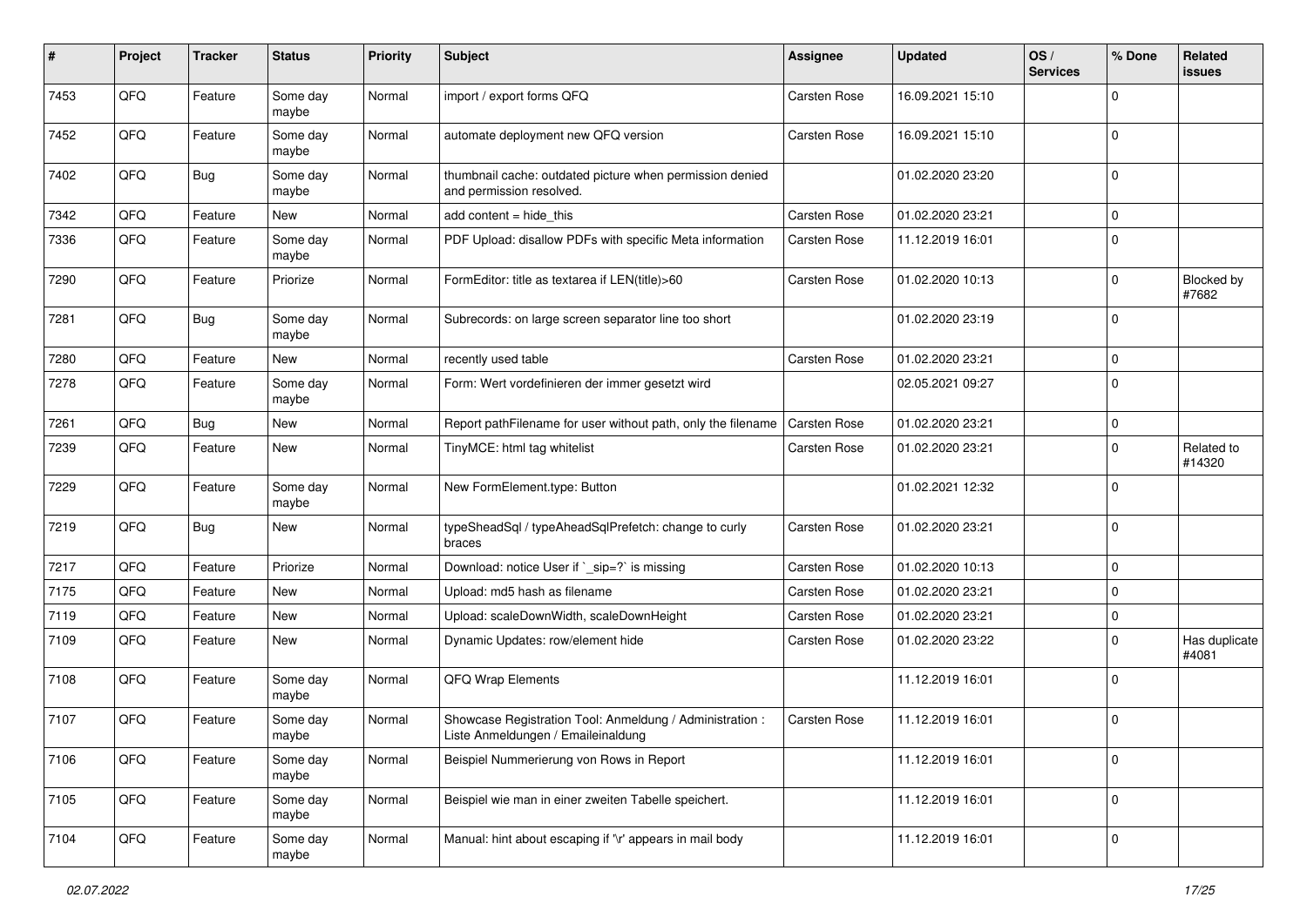| #    | Project | <b>Tracker</b> | <b>Status</b>     | <b>Priority</b> | <b>Subject</b>                                                                                                             | <b>Assignee</b>     | <b>Updated</b>   | OS/<br><b>Services</b> | % Done      | Related<br><b>issues</b> |
|------|---------|----------------|-------------------|-----------------|----------------------------------------------------------------------------------------------------------------------------|---------------------|------------------|------------------------|-------------|--------------------------|
| 7102 | QFQ     | Feature        | <b>New</b>        | Normal          | Comment sign in report: '#' and '--'                                                                                       | Carsten Rose        | 01.02.2020 23:21 |                        | $\mathbf 0$ |                          |
| 7101 | QFQ     | Bug            | Some dav<br>maybe | Normal          | 'form' in SIP and 'report' - breaks                                                                                        |                     | 01.02.2020 23:20 |                        | $\Omega$    |                          |
| 7100 | QFQ     | Feature        | Some day<br>maybe | Normal          | Download: log access, max downloads, time limit                                                                            |                     | 01.02.2020 23:19 |                        | $\Omega$    |                          |
| 7099 | QFQ     | Feature        | <b>New</b>        | Normal          | Redesign FormEditor                                                                                                        | <b>Carsten Rose</b> | 01.02.2020 23:21 |                        | $\mathbf 0$ |                          |
| 7014 | QFQ     | Bug            | <b>New</b>        | Normal          | Sending invalid emails succeeds when<br>debug.redirectAllMailTo is set                                                     | Carsten Rose        | 01.02.2020 23:21 |                        | $\mathbf 0$ |                          |
| 7002 | QFQ     | Bug            | <b>New</b>        | Normal          | Dynamic Update: row does not disappear / appear                                                                            | <b>Carsten Rose</b> | 01.02.2020 23:22 |                        | $\mathbf 0$ |                          |
| 6998 | QFQ     | Feature        | Priorize          | Normal          | Form: with debug=on show column information as tooltip of<br>column label                                                  | Carsten Rose        | 01.02.2020 10:13 |                        | $\mathbf 0$ |                          |
| 6992 | QFQ     | Feature        | Some day<br>maybe | Normal          | DB exception: Syntax Highlight                                                                                             |                     | 11.12.2019 16:01 |                        | $\mathbf 0$ | Related to<br>#5450      |
| 6972 | QFQ     | Feature        | Some dav<br>maybe | Normal          | Fabric Clipboard / cross browser tab                                                                                       | Benjamin Baer       | 01.02.2020 23:21 |                        | $\mathbf 0$ |                          |
| 6970 | QFQ     | Feature        | Some day<br>maybe | Normal          | tablesorter: default fuer 'sortReset' aendern von 'Ctrl' zu 'Alt'                                                          | Benjamin Baer       | 01.02.2020 23:21 |                        | $\mathbf 0$ |                          |
| 6912 | QFQ     | <b>Bug</b>     | <b>New</b>        | Normal          | error Message Var 'deadline' already set in SIP - in Form<br>with FE.value={{deadline:R:::{{deadlinePeriod:Y}}}}           | <b>Carsten Rose</b> | 01.02.2020 23:21 |                        | $\Omega$    |                          |
| 6870 | QFQ     | Feature        | Priorize          | Normal          | Click on '_link' triggers an API call                                                                                      | Benjamin Baer       | 03.01.2022 08:25 |                        | $\mathbf 0$ |                          |
| 6855 | QFQ     | Feature        | New               | Normal          | With {{feUser:U}}!={{feUser:T}}: Save / Delete: only possible<br>with {{feUserSave:U}}='yes' and '{{feUserDelete:U}}='yes' | <b>Carsten Rose</b> | 01.02.2020 23:21 |                        | $\Omega$    |                          |
| 6801 | QFQ     | Feature        | Priorize          | Normal          | Fabric: Maximize / FullIscreen                                                                                             | Benjamin Baer       | 21.03.2022 09:56 |                        | $\mathbf 0$ |                          |
| 6765 | QFQ     | Feature        | <b>New</b>        | Normal          | Moeglichkeit via QFQ eigene Logs zu schreiben                                                                              | Carsten Rose        | 01.02.2020 23:21 |                        | $\Omega$    |                          |
| 6723 | QFQ     | Feature        | New               | Normal          | Report QFQ Installation and Version                                                                                        | <b>Carsten Rose</b> | 12.06.2021 09:07 |                        | $\mathbf 0$ |                          |
| 6715 | QFQ     | Feature        | Some day<br>maybe | Normal          | Code-Refactoring: dbArray vereinheitlichen                                                                                 | Carsten Rose        | 11.12.2019 16:02 |                        | $\Omega$    |                          |
| 6704 | QFQ     | Feature        | Some day<br>maybe | Normal          | Upload Mode: Bilder in Notizen rechts sollen aktuellen<br>Upload repräsentieren.                                           |                     | 01.02.2020 23:19 |                        | $\mathbf 0$ | Related to<br>#3264      |
| 6677 | QFQ     | <b>Bug</b>     | <b>New</b>        | Normal          | Error message FE Action Element: no/wrong FE reference<br>who cause the problem.                                           | <b>Carsten Rose</b> | 01.02.2020 23:21 |                        | $\Omega$    |                          |
| 6602 | QFQ     | Feature        | New               | Normal          | Formlet: in Report auf Mausklick ein mini-form oeffnen                                                                     | Carsten Rose        | 11.12.2019 16:16 |                        | $\Omega$    |                          |
| 6594 | QFQ     | Feature        | <b>New</b>        | Normal          | Excel: on download, check if there is a valid sip                                                                          | <b>Carsten Rose</b> | 01.02.2020 23:21 |                        | $\mathbf 0$ |                          |
| 6574 | QFQ     | <b>Bug</b>     | Priorize          | Normal          | qfq.log: Fehlermeldung wurde angezeigt, aber nicht geloggt                                                                 | Carsten Rose        | 01.02.2020 10:13 |                        | $\mathbf 0$ |                          |
| 6566 | QFQ     | Bug            | Priorize          | Normal          | Link Function 'delete': provided parameter missing on page<br>reload                                                       | Benjamin Baer       | 03.01.2022 08:08 |                        | $\Omega$    |                          |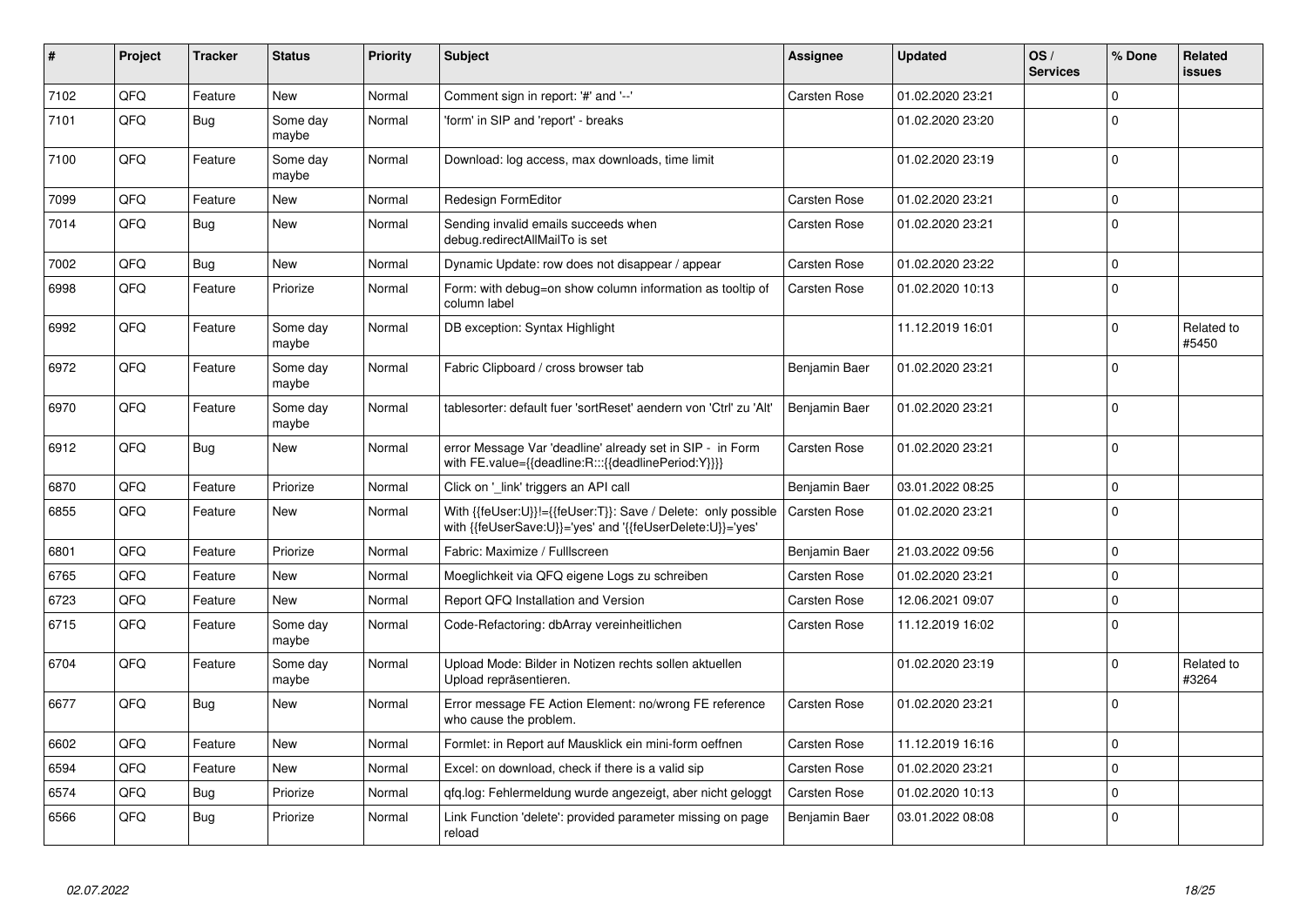| #    | Project | <b>Tracker</b> | <b>Status</b>     | <b>Priority</b> | <b>Subject</b>                                                                                        | Assignee            | <b>Updated</b>   | OS/<br><b>Services</b> | % Done   | Related<br>issues                           |
|------|---------|----------------|-------------------|-----------------|-------------------------------------------------------------------------------------------------------|---------------------|------------------|------------------------|----------|---------------------------------------------|
| 6515 | QFQ     | Feature        | Some day<br>maybe | Normal          | Formular: Felder dynamisch ein/ausblenden                                                             |                     | 11.12.2019 16:02 |                        | $\Omega$ |                                             |
| 6483 | QFQ     | Bug            | New               | Normal          | R Store funktioniert nicht bei 'Report Notation' im FE                                                | <b>Carsten Rose</b> | 01.02.2020 23:21 |                        | $\Omega$ |                                             |
| 6462 | QFQ     | Bug            | <b>New</b>        | Normal          | File Upload: Nutzlose Fehlermeldung wenn Datei zu gross                                               | <b>Carsten Rose</b> | 01.02.2020 23:21 |                        | 0        | Related to<br>#6139                         |
| 6437 | QFQ     | Feature        | <b>New</b>        | Normal          | Neuer Mode Button bei FormElementen                                                                   | <b>Carsten Rose</b> | 01.02.2020 23:21 |                        | $\Omega$ | Related to<br>#9668,<br>Blocked by<br>#9678 |
| 6299 | QFQ     | Feature        | Some day<br>maybe | Normal          | Attack detection: log table with invalid SIP access                                                   |                     | 11.12.2019 16:02 |                        | 0        | Related to<br>#3947                         |
| 6292 | QFQ     | Feature        | <b>New</b>        | Normal          | Download: File speichern mit Hash aber original Filename in<br>der Datenbank vermerken fuer Downloads | Carsten Rose        | 01.02.2020 23:21 |                        | $\Omega$ |                                             |
| 6289 | QFQ     | Feature        | <b>New</b>        | Normal          | Form: Log                                                                                             | Carsten Rose        | 01.02.2020 23:21 |                        | 0        |                                             |
| 6288 | QFQ     | Feature        | Some day<br>maybe | Normal          | Best Practice: Erklaeren wie man ein Formular ganz in<br>'weiss' erstellen kann                       |                     | 11.12.2019 16:02 |                        | 0        |                                             |
| 6261 | QFQ     | Feature        | <b>New</b>        | Normal          | <b>Persistent SIP</b>                                                                                 | Carsten Rose        | 12.06.2021 09:07 |                        | 0        | Related to<br>#10819                        |
| 6250 | QFQ     | Feature        | In Progress       | Normal          | Enhance layout: a) Subrecord, b) Subrecord-Title                                                      | <b>Carsten Rose</b> | 01.02.2020 23:22 |                        | $\Omega$ | Related to<br>#5391                         |
| 6224 | QFQ     | Feature        | Priorize          | Normal          | Dynamic update: fade in/out fields                                                                    | Benjamin Baer       | 21.03.2022 09:50 |                        | 0        |                                             |
| 6140 | QFQ     | Bug            | Priorize          | Normal          | QFQ DnD Sort: Locked fields                                                                           | Benjamin Baer       | 21.03.2022 09:56 |                        | $\Omega$ |                                             |
| 6116 | QFQ     | Bug            | Priorize          | High            | value of checkbox not saved                                                                           | Carsten Rose        | 07.12.2021 17:19 |                        | 0        |                                             |
| 6084 | QFQ     | Feature        | Some day<br>maybe | Normal          | New escape type: 'D' - convert date                                                                   |                     | 01.02.2020 23:19 |                        | $\Omega$ |                                             |
| 6083 | QFQ     | Feature        | Some day<br>maybe | Normal          | Dynamic Update: Value Check via SQL                                                                   |                     | 11.12.2019 16:02 |                        | $\Omega$ |                                             |
| 5991 | QFQ     | <b>Bug</b>     | Some day<br>maybe | Normal          | URLs with ' ' or long parameter are problematic                                                       | Carsten Rose        | 01.02.2020 23:19 |                        | $\Omega$ |                                             |
| 5983 | QFQ     | Feature        | Some day<br>maybe | Normal          | Form Submit (save & update): normalize date/-time FE                                                  | <b>Carsten Rose</b> | 01.02.2020 23:19 |                        | $\Omega$ |                                             |
| 5942 | QFQ     | Feature        | Priorize          | Normal          | 'L' and 'type': append to links, generate via '_link' by using<br>'u:' .                              | Carsten Rose        | 01.02.2020 10:13 |                        | $\Omega$ |                                             |
| 5923 | QFQ     | Feature        | Some day<br>maybe | Normal          | fillStoreSystemBySqlLate                                                                              |                     | 01.02.2020 23:19 |                        | $\Omega$ |                                             |
| 5895 | QFQ     | Feature        | Some day<br>maybe | Normal          | Tutorial: List of all QFQ Features                                                                    |                     | 01.02.2020 23:19 |                        | 0        |                                             |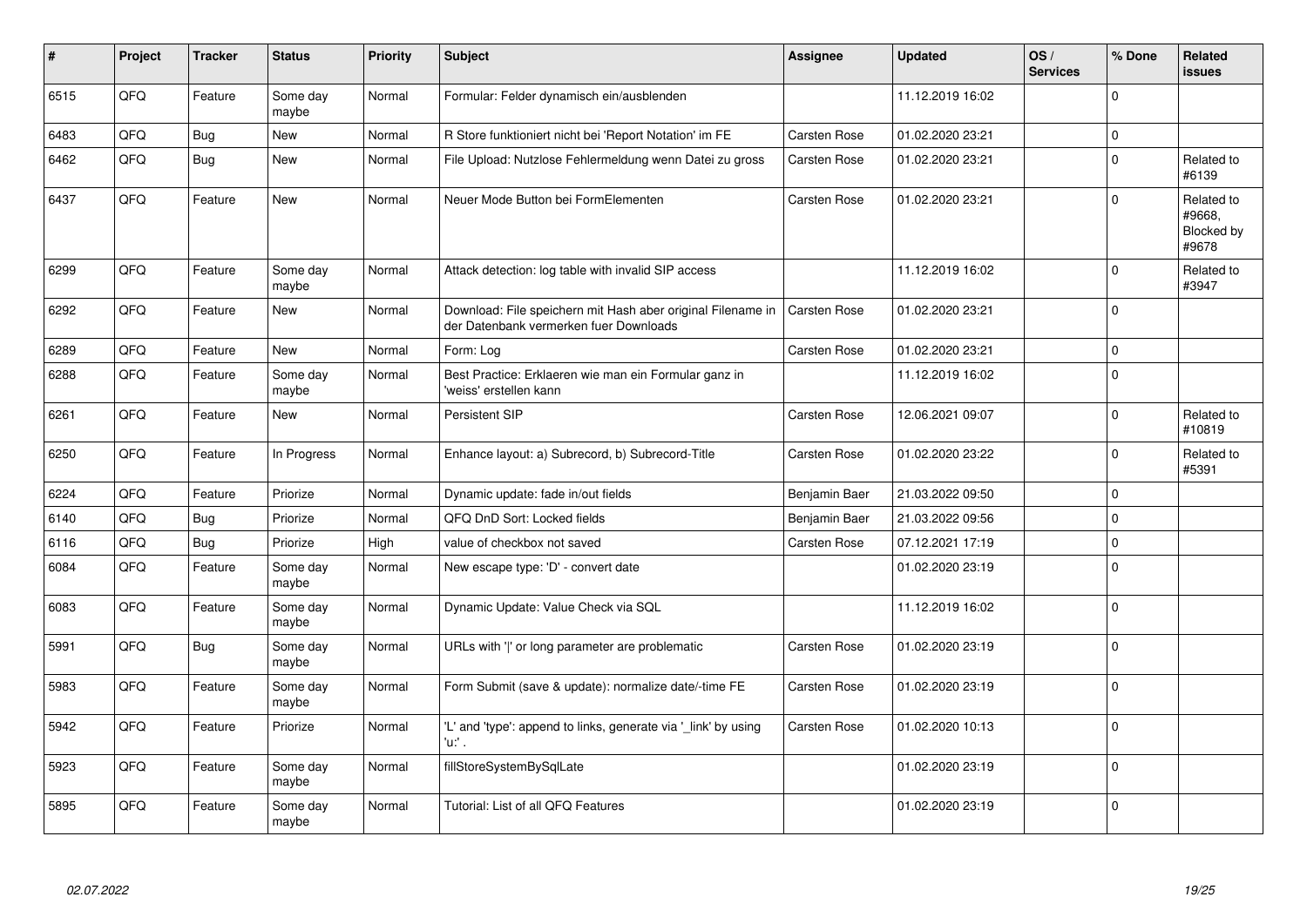| ∦    | Project | <b>Tracker</b> | <b>Status</b>     | <b>Priority</b> | <b>Subject</b>                                                                    | <b>Assignee</b> | <b>Updated</b>   | OS/<br><b>Services</b> | % Done      | Related<br>issues                           |
|------|---------|----------------|-------------------|-----------------|-----------------------------------------------------------------------------------|-----------------|------------------|------------------------|-------------|---------------------------------------------|
| 5894 | QFQ     | Feature        | Feedback          | Normal          | Typeahead in Report: show/hide rows dynamically                                   | Carsten Rose    | 18.02.2022 08:50 |                        | $\Omega$    | Related to<br>#5893.<br>Related to<br>#5885 |
| 5893 | QFQ     | Feature        | Some day<br>maybe | Normal          | Edit on double-click                                                              |                 | 01.02.2020 23:19 |                        | 0           | Related to<br>#5894                         |
| 5892 | QFQ     | Feature        | Some day<br>maybe | Normal          | QFQ should use T3 API to manipulate FE GROUP<br>membership                        |                 | 01.02.2020 23:20 |                        | 0           |                                             |
| 5877 | QFQ     | Bug            | Some day<br>maybe | Normal          | FE.type=note:bsColumn strange behaviour                                           |                 | 01.02.2020 23:19 |                        | 0           |                                             |
| 5852 | QFQ     | Feature        | Some day<br>maybe | Normal          | Logging: mail.log / sql.log - im FE anzeigen und via AJAX<br>aktualisieren        | Carsten Rose    | 01.02.2020 23:19 |                        | $\mathbf 0$ | Related to<br>#5885                         |
| 5851 | QFQ     | Feature        | Some day<br>maybe | Normal          | Queue System implementieren: MQTT, RabbitMQ                                       |                 | 01.02.2020 23:20 |                        | 0           | Related to<br>#5715                         |
| 5850 | QFQ     | Feature        | Some day<br>maybe | Normal          | Deployment: In QFQ Doc best practice fuer zeitgemaesses<br>Deployment beschreiben |                 | 01.02.2020 23:20 |                        | 0           |                                             |
| 5805 | QFQ     | Feature        | Some day<br>maybe | Normal          | TypeAHead SQL value instead of key stored                                         |                 | 01.02.2020 23:19 |                        | 0           | Related to<br>#5444                         |
| 5783 | QFQ     | Feature        | Some day<br>maybe | Normal          | <b>BPMN View/Edit</b>                                                             |                 | 11.12.2019 16:02 |                        | $\Omega$    |                                             |
| 5782 | QFQ     | Feature        | New               | Normal          | NextCloud API                                                                     | Carsten Rose    | 01.02.2020 10:02 |                        | 0           |                                             |
| 5768 | QFQ     | Bug            | Some day<br>maybe | Normal          | '{{pageLanguage:T}}' missing if QFQ is called via api                             | Carsten Rose    | 01.02.2020 23:19 |                        | 0           |                                             |
| 5715 | QFQ     | Feature        | New               | High            | PDF Caching                                                                       | Carsten Rose    | 03.05.2021 21:14 |                        | $\mathbf 0$ | Related to<br>#5851,<br>Related to<br>#6357 |
| 5706 | QFQ     | Bug            | Some day<br>maybe | Normal          | upload: fileDestination needs to be sanatized                                     | Carsten Rose    | 01.02.2020 23:19 |                        | 0           |                                             |
| 5695 | QFQ     | Feature        | In Progress       | Normal          | Multiform                                                                         | Carsten Rose    | 02.01.2021 18:38 |                        | 0           |                                             |
| 5665 | QFQ     | Feature        | Some day<br>maybe | Normal          | Versuch das '{{!' nicht mehr noetig ist.                                          | Carsten Rose    | 01.02.2020 23:20 |                        | $\Omega$    | Related to<br>#7432,<br>Related to<br>#7434 |
| 5579 | QFG     | Feature        | Some day<br>maybe | Normal          | Enhance Doc / Presentation: variable type 'link column type'                      | Carsten Rose    | 01.02.2020 23:19 |                        | $\pmb{0}$   |                                             |
| 5576 | QFO     | <b>Bug</b>     | New               | Normal          | Using MySQL 'DROP' requires privilege - wich is not really<br>necessary.          | Carsten Rose    | 01.02.2020 23:21 |                        | $\pmb{0}$   |                                             |
| 5562 | QFQ     | Feature        | Priorize          | Normal          | Drag'n'Drop fuer Uploads                                                          | Benjamin Baer   | 21.03.2022 09:52 |                        | 0           | Related to<br>#9706                         |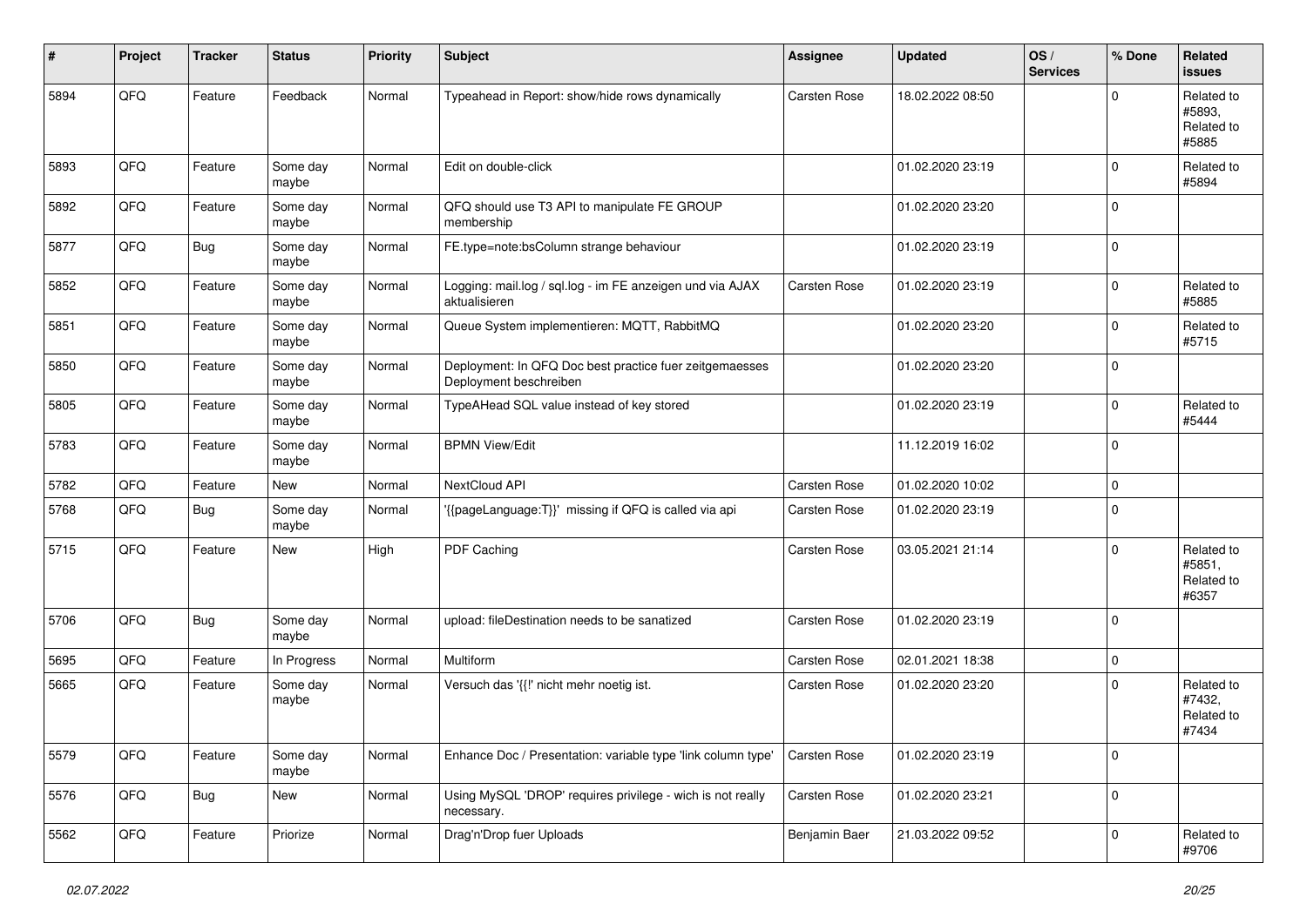| ∦    | Project | <b>Tracker</b> | <b>Status</b>     | <b>Priority</b> | <b>Subject</b>                                                                                                       | <b>Assignee</b>     | <b>Updated</b>   | OS/<br><b>Services</b> | % Done      | Related<br>issues                           |
|------|---------|----------------|-------------------|-----------------|----------------------------------------------------------------------------------------------------------------------|---------------------|------------------|------------------------|-------------|---------------------------------------------|
| 5559 | QFQ     | Bug            | New               | Normal          | FE.type = Upload: 'accept' might contain variables                                                                   | Carsten Rose        | 11.05.2020 21:23 |                        | $\Omega$    |                                             |
| 5557 | QFQ     | <b>Bug</b>     | Some day<br>maybe | Normal          | Form load: STORE_RECORD filled, but should be empty                                                                  | <b>Carsten Rose</b> | 01.02.2020 23:19 |                        | $\Omega$    |                                             |
| 5548 | QFQ     | Feature        | Some day<br>maybe | Normal          | 801 Textfiles/Scriptfiles als Thumbnail                                                                              | Carsten Rose        | 07.03.2022 16:26 |                        | $\Omega$    |                                             |
| 5480 | QFQ     | Feature        | Some day<br>maybe | Normal          | QFQ: Dokumentation mit Screenshots versehen                                                                          | Carsten Rose        | 01.02.2020 23:20 |                        | $\Omega$    | Related to<br>#9879                         |
| 5459 | QFQ     | <b>Bug</b>     | New               | High            | Multi DB: spread system tables between 'QFQ' and<br>'Data'-DB                                                        | Carsten Rose        | 03.05.2021 21:14 |                        | $\Omega$    | Related to<br>#4720                         |
| 5455 | QFQ     | Feature        | Some day<br>maybe | Normal          | Mail Redirects grld abhaengig                                                                                        |                     | 01.02.2020 23:20 |                        | $\mathbf 0$ |                                             |
| 5452 | QFQ     | Feature        | Some day<br>maybe | Normal          | Thumbnails from PDF: bad quality                                                                                     |                     | 01.02.2020 23:20 |                        | $\Omega$    |                                             |
| 5428 | QFQ     | Feature        | Some day<br>maybe | Normal          | secure thumbnail: late render on access.                                                                             | Carsten Rose        | 01.02.2020 23:20 |                        | $\Omega$    |                                             |
| 5389 | QFQ     | Feature        | Some day<br>maybe | Normal          | QFQ Design: Multline label / note                                                                                    | Benjamin Baer       | 01.02.2020 23:19 |                        | $\Omega$    |                                             |
| 5366 | QFQ     | Feature        | Priorize          | Normal          | Saving with keyboard shortcuts                                                                                       | Benjamin Baer       | 21.03.2022 09:47 |                        | $\pmb{0}$   |                                             |
| 5345 | QFQ     | Feature        | New               | Normal          | Report: UPDATE / INSERT / DELETE statements should<br>trigger subqueries, depending on the result.                   | Carsten Rose        | 27.05.2020 16:11 |                        | $\Omega$    |                                             |
| 5342 | QFQ     | Feature        | Some day<br>maybe | Normal          | link - with HTML Attributes                                                                                          |                     | 01.02.2020 23:20 |                        | $\mathbf 0$ | Related to<br>#14077                        |
| 5305 | QFQ     | <b>Bug</b>     | New               | Normal          | Upload FormElement: nicht disabled by readonly Form                                                                  | Carsten Rose        | 16.06.2021 13:43 |                        | $\Omega$    | Related to<br>#9347,<br>Related to<br>#9834 |
| 5221 | QFQ     | <b>Bug</b>     | New               | High            | Download Dialog: Bleibt stehen in FF wenn Datei<br>automatisch gespeichert wird.                                     | Carsten Rose        | 03.05.2021 21:14 |                        | $\Omega$    |                                             |
| 5160 | QFQ     | Feature        | Some day<br>maybe | Normal          | QFQ collaborative / together.js, ShareJS, y-js, collaborative,                                                       |                     | 11.12.2019 16:02 |                        | $\Omega$    |                                             |
| 5132 | QFQ     | Feature        | Some day<br>maybe | Normal          | Error Message sendmail missing attachment: more details                                                              | Carsten Rose        | 01.02.2020 23:19 |                        | $\mathbf 0$ |                                             |
| 5131 | QFQ     | Feature        | <b>New</b>        | Normal          | Activate Spin Gear ('wait/busy' indicator) via LINK attribute                                                        | <b>Carsten Rose</b> | 01.02.2020 23:21 |                        | $\mathbf 0$ |                                             |
| 5129 | QFQ     | Feature        | Some day<br>maybe | Normal          | Reports: SQL fuer x Achse und y Achse                                                                                |                     | 11.12.2019 16:02 |                        | $\mathbf 0$ |                                             |
| 5024 | QFO     | Feature        | Some day<br>maybe | Normal          | Fabric: Generate PDF with edits                                                                                      | Benjamin Baer       | 01.02.2020 23:20 |                        | $\mathbf 0$ | Related to<br>#10704                        |
| 5021 | QFQ     | <b>Bug</b>     | Some day<br>maybe | Normal          | FE.typ=extra - during save displays error 'datum2' already<br>filled in STORE SIP - the value is stored nevertheless | Carsten Rose        | 01.02.2020 23:19 |                        | 0           | Related to<br>#3875                         |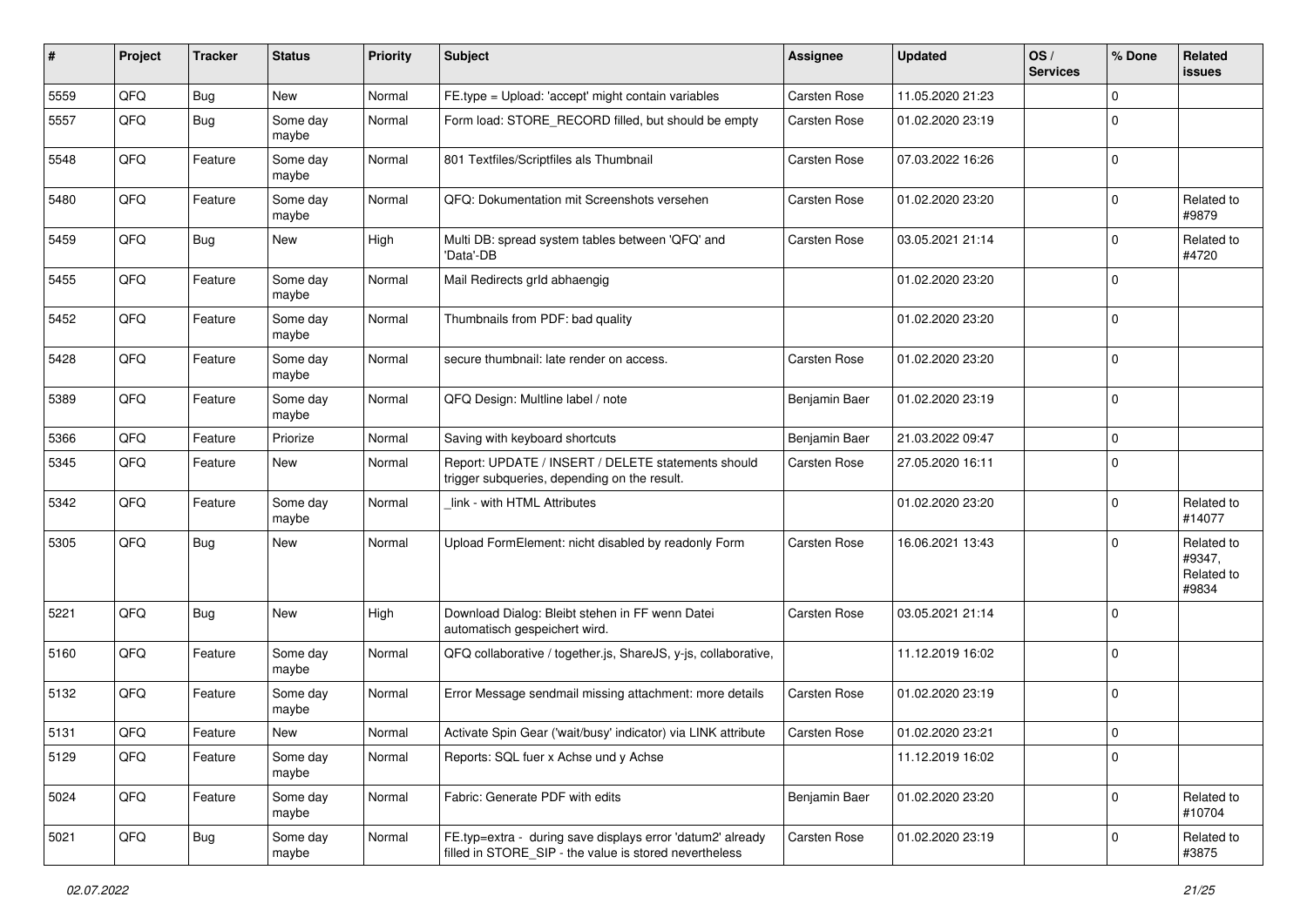| #    | Project | <b>Tracker</b> | <b>Status</b>     | <b>Priority</b> | Subject                                                                                                                                                       | Assignee            | <b>Updated</b>   | OS/<br><b>Services</b> | % Done      | Related<br><b>issues</b>                       |
|------|---------|----------------|-------------------|-----------------|---------------------------------------------------------------------------------------------------------------------------------------------------------------|---------------------|------------------|------------------------|-------------|------------------------------------------------|
| 4974 | QFQ     | Feature        | Some day<br>maybe | Normal          | Long polling - inform all listening clients of changes                                                                                                        |                     | 11.12.2019 16:02 |                        | $\mathbf 0$ |                                                |
| 4956 | QFQ     | Feature        | Some day<br>maybe | Normal          | Sendmail: Benutzerdefinierte Headers                                                                                                                          | Carsten Rose        | 11.12.2019 16:02 |                        | $\mathbf 0$ |                                                |
| 4872 | QFQ     | Feature        | Some day<br>maybe | Normal          | Fields of Typo3 page available in STORE_TYPO3                                                                                                                 | Carsten Rose        | 01.02.2020 23:19 |                        | $\mathbf 0$ |                                                |
| 4869 | QFQ     | Feature        | Some day<br>maybe | Normal          | Dynamic Update (show, hide, readonly?, required?) for<br><b>Template Group Elements</b>                                                                       | <b>Carsten Rose</b> | 01.02.2020 23:19 |                        | 0           | Related to<br>#4865                            |
| 4839 | QFQ     | Feature        | Some day<br>maybe | Normal          | qfq-handle in <head> Abschnitt</head>                                                                                                                         | Carsten Rose        | 11.12.2019 16:02 |                        | $\mathbf 0$ |                                                |
| 4816 | QFQ     | Feature        | Some day<br>maybe | Normal          | Templates for QFQ Reports (Tables, Radios, )                                                                                                                  |                     | 01.02.2020 23:20 |                        | $\mathbf 0$ |                                                |
| 4771 | QFQ     | <b>Bug</b>     | Some day<br>maybe | Normal          | gfg: select-down-values empty after save (edit-form for<br>program administrators)                                                                            | Carsten Rose        | 01.02.2020 23:20 |                        | $\mathbf 0$ | Related to<br>#4549, Has<br>duplicate<br>#4282 |
| 4757 | QFQ     | Feature        | Some day<br>maybe | Normal          | Test subrecord: download links ok? Links ok?                                                                                                                  | <b>Carsten Rose</b> | 01.02.2020 23:20 |                        | $\mathbf 0$ |                                                |
| 4756 | QFQ     | <b>Bug</b>     | <b>New</b>        | Normal          | Form dirty even nothing changes                                                                                                                               | Carsten Rose        | 11.12.2019 16:16 |                        | $\mathbf 0$ |                                                |
| 4719 | QFQ     | Feature        | Some day<br>maybe | Normal          | Custom Message in Client in case of 'Browser tab close,<br>modification will be lost'                                                                         |                     | 01.02.2020 23:20 |                        | $\Omega$    |                                                |
| 4659 | QFQ     | Bug            | Some day<br>maybe | Normal          | infoButtonExtra                                                                                                                                               | Carsten Rose        | 01.02.2020 23:20 |                        | $\mathbf 0$ |                                                |
| 4652 | QFQ     | Feature        | Some day<br>maybe | Normal          | UZH CD: Weiterleitung auf benutzerdefinierte 403/404 Seite                                                                                                    | Carsten Rose        | 01.02.2020 23:20 |                        | $\mathbf 0$ |                                                |
| 4651 | QFQ     | <b>Bug</b>     | Some day<br>maybe | Normal          | "Loading document" Modal wird angezeigt bei uzhcd type=2<br>Ansicht                                                                                           | <b>Carsten Rose</b> | 01.02.2020 23:20 |                        | $\mathbf 0$ |                                                |
| 4650 | QFQ     | Feature        | Some day<br>maybe | Normal          | Convert html to doc/rtf                                                                                                                                       | Carsten Rose        | 01.02.2020 23:20 |                        | $\mathbf 0$ | Related to<br>#10704                           |
| 4640 | QFQ     | Feature        | Some day<br>maybe | Normal          | Rename System Forms                                                                                                                                           |                     | 01.02.2020 23:20 |                        | $\mathbf 0$ |                                                |
| 4627 | QFQ     | Feature        | Some day<br>maybe | Normal          | dbupdate: all tables - check 'create', 'modified' if it is possible<br>to change to default 'CURRENT_TIMESTAMP' and modified<br>'ON UPDATE CURRENT_TIMESTAMP' |                     | 01.02.2020 23:20 |                        | $\mathbf 0$ |                                                |
| 4626 | QFQ     | Feature        | Some day<br>maybe | Normal          | Mobile View: 'classBody=qfq-form-right' makes no sense                                                                                                        |                     | 01.02.2020 23:20 |                        | $\mathbf 0$ |                                                |
| 4606 | QFQ     | Feature        | Some day<br>maybe | Normal          | link: qualifier to render bootstrap button                                                                                                                    | Carsten Rose        | 01.02.2020 23:19 |                        | $\mathbf 0$ |                                                |
| 4583 | QFQ     | Bug            | Some day<br>maybe | Normal          | Dynamic Update bei TypeAhead Feldern                                                                                                                          | Carsten Rose        | 01.02.2020 23:19 |                        | $\pmb{0}$   |                                                |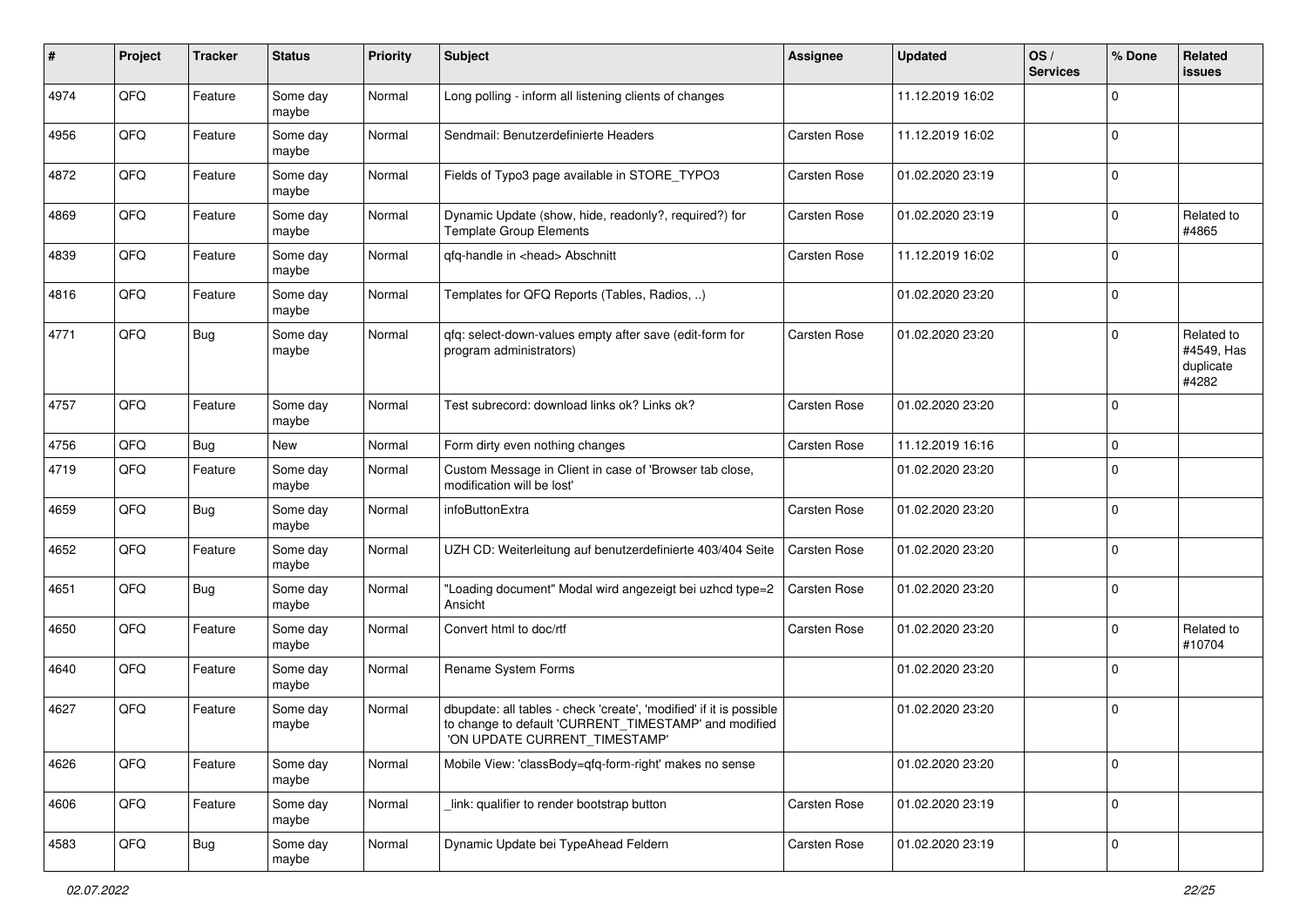| #    | Project | <b>Tracker</b> | <b>Status</b>     | <b>Priority</b> | <b>Subject</b>                                                                                         | Assignee            | <b>Updated</b>   | OS/<br><b>Services</b> | % Done      | Related<br><b>issues</b>                    |
|------|---------|----------------|-------------------|-----------------|--------------------------------------------------------------------------------------------------------|---------------------|------------------|------------------------|-------------|---------------------------------------------|
| 4551 | QFQ     | Feature        | Some day<br>maybe | Normal          | Set 'pills' via dynamicUpdate to show/hide/disabled                                                    |                     | 01.02.2020 23:20 |                        | $\Omega$    | Related to<br>#3752                         |
| 4549 | QFQ     | <b>Bug</b>     | Some day<br>maybe | Normal          | TemplateGroups: FE.type SELECT loose selected value<br>after save                                      | <b>Carsten Rose</b> | 01.02.2020 23:20 |                        | $\mathbf 0$ | Related to<br>#4548,<br>Related to<br>#4771 |
| 4546 | QFQ     | <b>Bug</b>     | Some day<br>maybe | Normal          | NH: SIP storage is destroyed                                                                           |                     | 01.02.2020 23:20 |                        | $\Omega$    |                                             |
| 4536 | QFQ     | Feature        | Some day<br>maybe | Normal          | FE upload: problem with delete if mutliple uploads an<br>FE.name="                                     |                     | 01.02.2020 23:20 |                        | $\Omega$    |                                             |
| 4528 | QFQ     | Bug            | Some day<br>maybe | Normal          | extraButtonLock mit SQLAhead Bug                                                                       | <b>Carsten Rose</b> | 01.02.2020 23:19 |                        | $\mathbf 0$ |                                             |
| 4457 | QFQ     | Bug            | Priorize          | Normal          | typeahead: pressing return to select an item, saves the form<br>and closes the form.                   | Benjamin Baer       | 03.01.2022 08:01 |                        | $\Omega$    | Related to<br>#4398                         |
| 4454 | QFQ     | Bug            | Some day<br>maybe | Normal          | Required Elements: multiple elements in a row - whole row<br>marked if only one input is empty.        | Benjamin Baer       | 01.02.2020 23:20 |                        | $\mathbf 0$ |                                             |
| 4446 | QFQ     | Feature        | Some day<br>maybe | Normal          | New FE get same feldContainerId as last modifed FE                                                     |                     | 01.02.2020 23:20 |                        | $\pmb{0}$   |                                             |
| 4445 | QFQ     | Feature        | Some day<br>maybe | Normal          | template group: Option to simulate fieldset                                                            |                     | 28.06.2021 14:11 |                        | $\Omega$    |                                             |
| 4444 | QFQ     | Feature        | Some day<br>maybe | Normal          | FE.type=upload: detect mime type                                                                       |                     | 11.12.2019 16:02 |                        | $\mathbf 0$ | Related to<br>#4303                         |
| 4443 | QFQ     | Feature        | Some day<br>maybe | Normal          | Form: multiple secondary tables                                                                        |                     | 01.02.2020 23:20 |                        | $\mathbf 0$ |                                             |
| 4442 | QFQ     | Feature        | Some day<br>maybe | Normal          | Special Column Name: link - new symbol G (Glyph) to<br>choose any available symbol                     |                     | 11.12.2019 16:02 |                        | $\mathbf 0$ |                                             |
| 4441 | QFQ     | <b>Bug</b>     | Some day<br>maybe | Normal          | \$_SERVER Vars sollten nur aus dem Store genommen<br>werden - Code entsprechend anpassen.              |                     | 11.12.2019 16:02 |                        | $\mathbf 0$ |                                             |
| 4440 | QFQ     | Feature        | Some day<br>maybe | Normal          | Manual.rst: explain how to. expand PHP Session to 4h                                                   |                     | 11.12.2019 16:02 |                        | $\mathbf 0$ |                                             |
| 4439 | QFQ     | Feature        | Some day<br>maybe | Normal          | Log: report all actions fired by an FE Element, incl. the<br>original directive (slaveld, sqllnsert, ) |                     | 01.02.2020 23:20 |                        | $\Omega$    | Related to<br>#4432,<br>Related to<br>#5458 |
| 4435 | QFQ     | Feature        | Some day<br>maybe | Normal          | Report: striptags - specify allowed tags                                                               |                     | 01.02.2020 23:20 |                        | $\mathbf 0$ |                                             |
| 4433 | QFQ     | Feature        | Some day<br>maybe | Normal          | Log when SIP will be destroyed by QFQ for any (security)<br>reason                                     |                     | 01.02.2020 23:20 |                        | $\mathbf 0$ | Related to<br>#4432,<br>Related to<br>#5458 |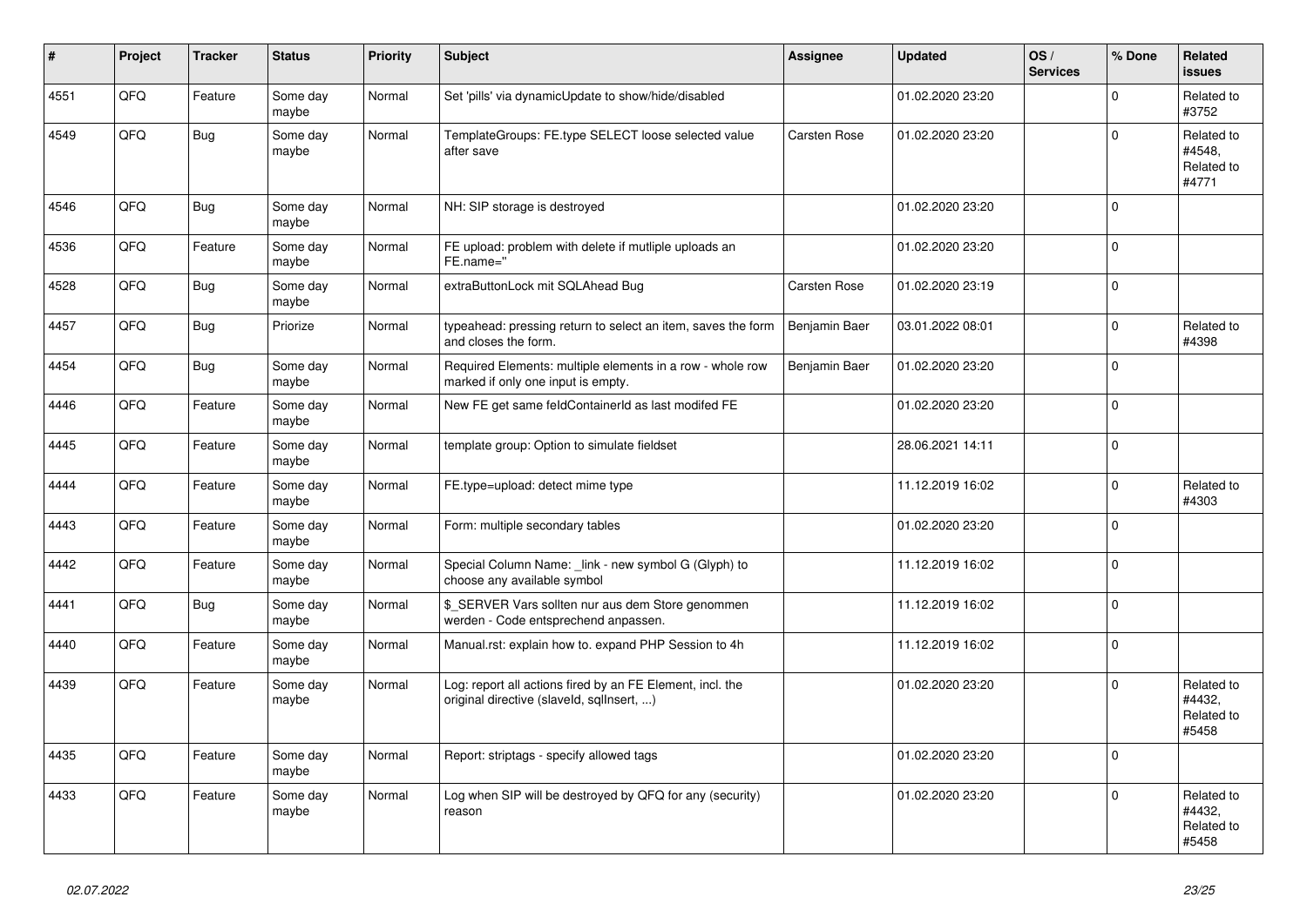| ∦    | Project | <b>Tracker</b> | <b>Status</b>     | <b>Priority</b> | <b>Subject</b>                                                                                                                                           | Assignee            | <b>Updated</b>   | OS/<br><b>Services</b> | % Done   | Related<br>issues                           |
|------|---------|----------------|-------------------|-----------------|----------------------------------------------------------------------------------------------------------------------------------------------------------|---------------------|------------------|------------------------|----------|---------------------------------------------|
| 4420 | QFQ     | Feature        | Some day<br>maybe | Normal          | Client: Local Storage - store the changes of a form, local in<br>the browser.                                                                            | Benjamin Baer       | 11.12.2019 16:02 |                        | $\Omega$ |                                             |
| 4413 | QFQ     | Feature        | <b>New</b>        | Normal          | fieldset: show/hidden, modeSql, dynamicUpdate                                                                                                            | Carsten Rose        | 09.02.2022 15:19 |                        | 0        |                                             |
| 4398 | QFQ     | <b>Bug</b>     | Some day<br>maybe | Normal          | Typeahead: mouse click in a prefilled input opens a single<br>item dropdown with the current value - click on it seems to<br>set the value, not the key. | Benjamin Baer       | 01.02.2020 23:20 |                        | $\Omega$ | Related to<br>#4457                         |
| 4365 | QFQ     | Feature        | Some day<br>maybe | Normal          | Multi Language: new way of config                                                                                                                        | <b>Carsten Rose</b> | 01.02.2020 23:20 |                        | $\Omega$ |                                             |
| 4349 | QFQ     | Feature        | Some day<br>maybe | Normal          | link download: downloaded external URL to<br>deliver/concatenate - check mimetipe and handle it correctly                                                | Carsten Rose        | 11.12.2019 16:02 |                        | $\Omega$ |                                             |
| 4343 | QFQ     | Feature        | Some day<br>maybe | Normal          | Link: Classifier to add 'attributes'                                                                                                                     | Carsten Rose        | 01.02.2020 23:20 |                        | $\Omega$ | Related to<br>#14077                        |
| 4330 | QFQ     | Feature        | Some day<br>maybe | Normal          | Error Message: report missing {{ / }} in sqlUpdate, sqlInsert,<br>sqlDelete, sqlAfter, sqlBefore in FE action elements.                                  | Carsten Rose        | 01.02.2020 23:20 |                        | $\Omega$ |                                             |
| 4328 | QFQ     | <b>Bug</b>     | Some day<br>maybe | Normal          | Error Message: Show FE name/number on problems in FE                                                                                                     | Carsten Rose        | 01.02.2020 23:20 |                        | 0        |                                             |
| 4293 | QFQ     | Bug            | Some day<br>maybe | Normal          | Download broken if token 'd:' is missing - but no error<br>message                                                                                       | Carsten Rose        | 11.12.2019 16:03 |                        | 0        | Related to<br>#7514                         |
| 4279 | QFQ     | Bug            | Some day<br>maybe | High            | config.linkVars lost                                                                                                                                     | Carsten Rose        | 03.05.2021 21:14 |                        | $\Omega$ |                                             |
| 4259 | QFQ     | Feature        | Some day<br>maybe | Normal          | Instant trigger a cron job                                                                                                                               | Carsten Rose        | 11.12.2019 16:03 |                        | 0        |                                             |
| 4258 | QFQ     | Feature        | Some day<br>maybe | High            | <b>System Defaults: Forms</b>                                                                                                                            | Carsten Rose        | 03.05.2021 21:14 |                        | $\Omega$ |                                             |
| 4250 | QFQ     | Feature        | <b>New</b>        | Normal          | AutoCron in QFQ via PHP                                                                                                                                  | Carsten Rose        | 01.02.2020 23:21 |                        | $\Omega$ | Related to<br>#3292,<br>Related to<br>#3291 |
| 4197 | QFQ     | Feature        | Some day<br>maybe | Normal          | Unit Test fuer JSON Stream von QuickFormQuery.php ><br>doForm()                                                                                          | Carsten Rose        | 11.12.2019 16:03 |                        | $\Omega$ |                                             |
| 4194 | QFQ     | Feature        | In Progress       | Normal          | Bootstrap 4 ist jetzt offiziel                                                                                                                           |                     | 03.05.2021 20:47 |                        | $\Omega$ | Related to<br>#10114                        |
| 4138 | QFQ     | <b>Bug</b>     | Some day<br>maybe | Normal          | style fehlt                                                                                                                                              |                     | 11.12.2019 16:03 |                        | $\Omega$ |                                             |
| 4122 | QFQ     | Bug            | Some day<br>maybe | Normal          | file: Render Mode hat keinen Effekt                                                                                                                      |                     | 11.12.2019 16:03 |                        | $\Omega$ |                                             |
| 4092 | QFQ     | <b>Bug</b>     | Some day<br>maybe | Normal          | 1) Logging verbessern wann welches FE warum ausgefuehrt   Carsten Rose<br>wird, 2) Documentation: Best Practice Template Group                           |                     | 01.02.2020 23:19 |                        | 0        | Related to<br>#3504                         |
| 4082 | QFQ     | Feature        | New               | Normal          | Dynamic Update: modeSql - useful default                                                                                                                 | Carsten Rose        | 01.02.2020 23:22 |                        | $\Omega$ |                                             |